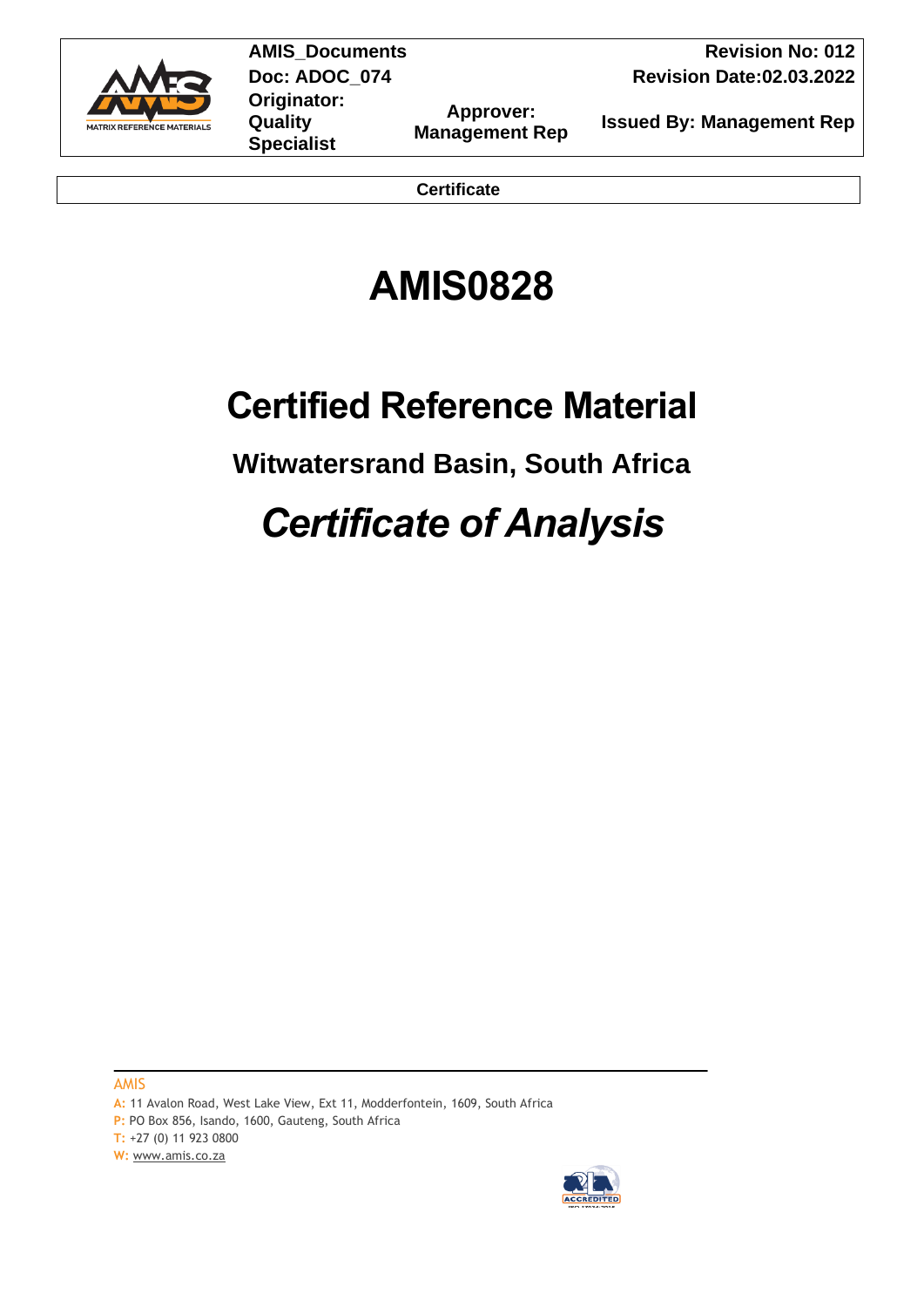# **Table of Contents**

<span id="page-1-0"></span>

| 1.  |                                                                    |  |
|-----|--------------------------------------------------------------------|--|
| 2.  |                                                                    |  |
| 3.  |                                                                    |  |
| 4.  |                                                                    |  |
| 5.  |                                                                    |  |
| 6.  |                                                                    |  |
| 7.  |                                                                    |  |
| 8.  |                                                                    |  |
| 9.  |                                                                    |  |
| 10. |                                                                    |  |
| 11. |                                                                    |  |
| 12. |                                                                    |  |
| 13. |                                                                    |  |
| 14. |                                                                    |  |
| 15. |                                                                    |  |
| 16. |                                                                    |  |
| 17. |                                                                    |  |
| 18. |                                                                    |  |
| 19. |                                                                    |  |
| 20. | Certification of Mean and Estimation of Measurement Uncertainty 13 |  |
| 21. |                                                                    |  |
| 22. |                                                                    |  |
| 23. |                                                                    |  |
| 24. |                                                                    |  |
| 25. |                                                                    |  |
| 26. |                                                                    |  |
| 27. |                                                                    |  |
| 28. |                                                                    |  |
| 29. |                                                                    |  |
| 30. |                                                                    |  |
| 31. |                                                                    |  |
| 32. |                                                                    |  |
| 33. |                                                                    |  |
| 34. |                                                                    |  |
|     |                                                                    |  |
|     |                                                                    |  |
|     |                                                                    |  |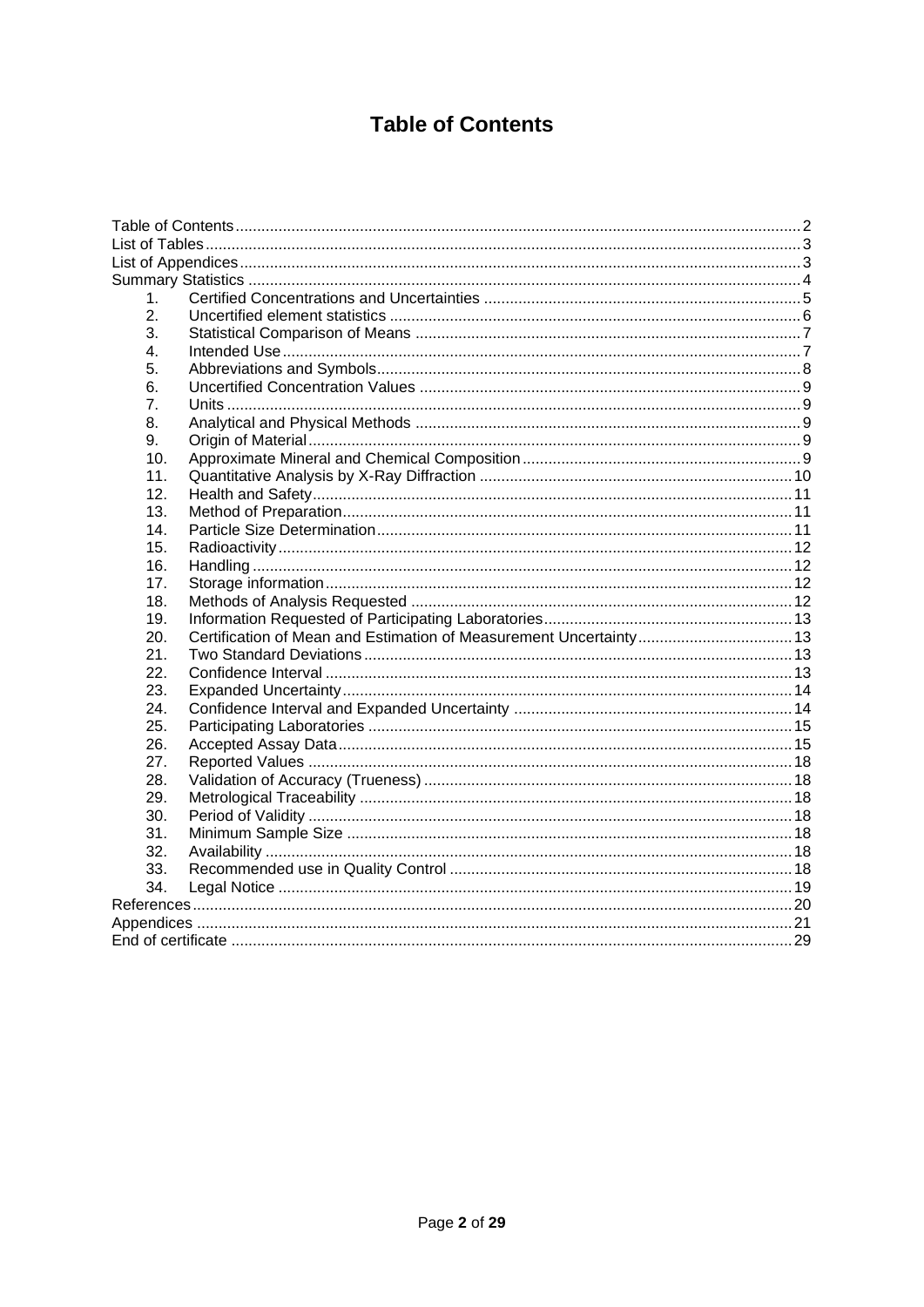# **List of Tables**

<span id="page-2-0"></span>

| Table 1. Certified concentrations, two standard deviations, combined and expanded uncertainty.  5        |  |
|----------------------------------------------------------------------------------------------------------|--|
| Table 3. The results of a two-sample equal or unequal variance t-test (two-tailed) data sets in which    |  |
|                                                                                                          |  |
|                                                                                                          |  |
|                                                                                                          |  |
|                                                                                                          |  |
| Table 7. Example of replicate assay data in which the CI, 2s and U are shown 14                          |  |
|                                                                                                          |  |
| Table 9. A single-factor ANOVA table showing key elements. Where P is the total number of groups,        |  |
| or laboratories. P-1 is 1 less than number of laboratories, P (n-1) is the number of data values minus   |  |
| number of groups (equals degrees of freedom for each group added together), and P-1 + P(n-1) is 1        |  |
| less than the number of data points. MS is the mean squares of between laboratories and within           |  |
|                                                                                                          |  |
| Table 10. CRM certified value, quoted expanded uncertainty $U$ , the coverage factor for the CRM,        |  |
| $k=2.25$ and mean for $n=9$ replicates and corresponding standard deviation for the replicate data25     |  |
| Table 11. Mass of assay sample and corresponding limit of detection and limit of quantitation for an     |  |
|                                                                                                          |  |
|                                                                                                          |  |
| Table 13. T-distribution table for t-critical values (t crit.) for a two-tailed t-test at a 95% level of |  |
|                                                                                                          |  |
|                                                                                                          |  |

# <span id="page-2-1"></span>**List of Appendices**

| Appendix 1. Certification of Reference Material and Estimation of Measurement Uncertainty21 |  |
|---------------------------------------------------------------------------------------------|--|
| Appendix 2. Example: Comparison of Mean and Certified Value for Validation of Accuracy  25  |  |
|                                                                                             |  |
|                                                                                             |  |
|                                                                                             |  |
|                                                                                             |  |
|                                                                                             |  |
|                                                                                             |  |
|                                                                                             |  |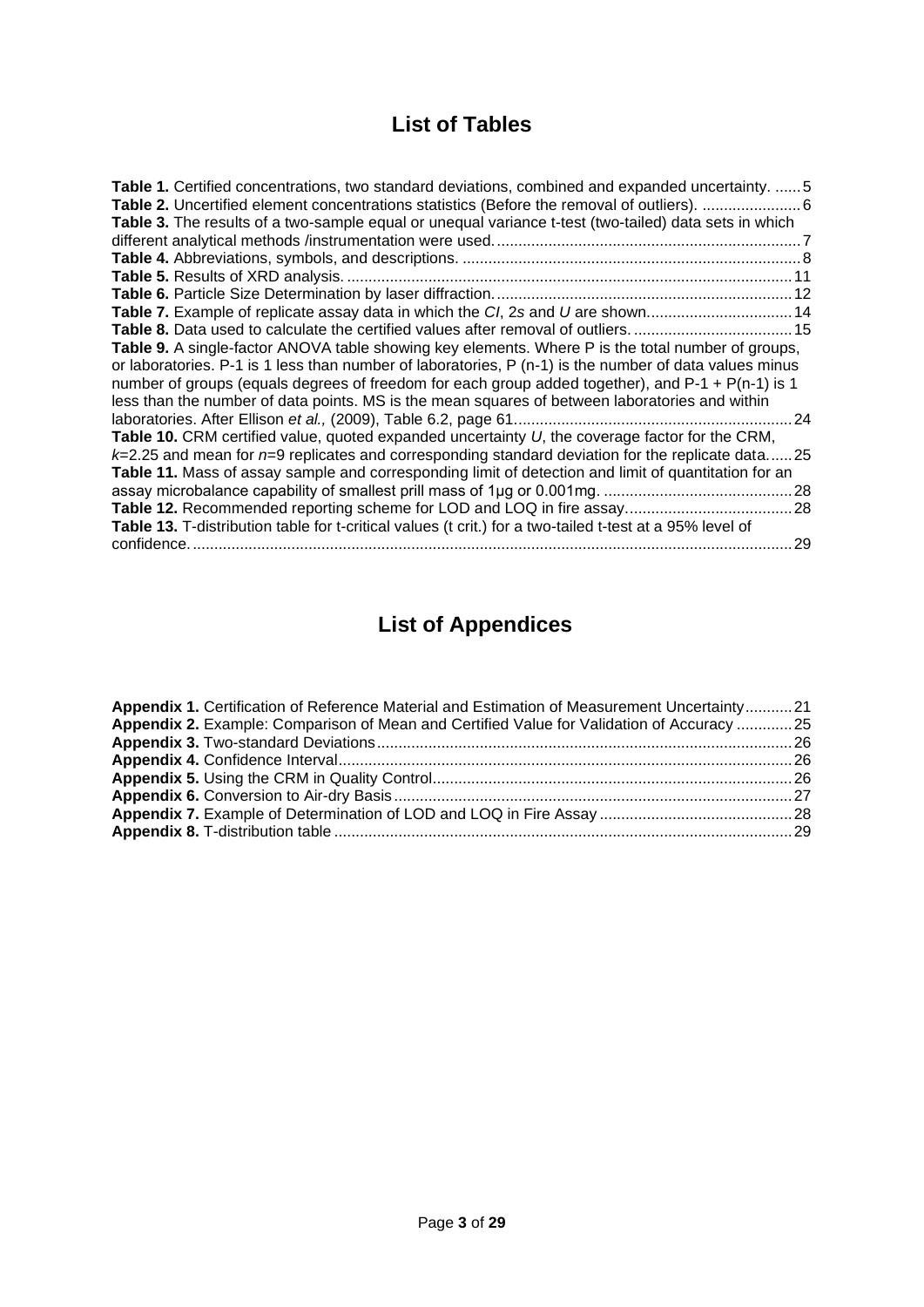## **Summary Statistics**

## <span id="page-3-0"></span>*Recommended Concentrations and Limits (at two Standard Deviations) Certified Concentrations*

| Analyte | <b>Method</b>                | $6(\mu)$ | $\frac{8(2s)}{1}$ | Unit                 |
|---------|------------------------------|----------|-------------------|----------------------|
| Au      | <sup>1</sup> Pb Collection   | 0.395    | 0.089             | g/t                  |
| U       | <sup>2</sup> 4A MICP         | 87       | 11                | ppm                  |
| U       | 3XRF                         | 89       | 20                | ppm                  |
| S       | <sup>4</sup> Combustion/LECO | 0.96     | 0.04              | %                    |
| S       | 4A MICP                      | 0.93     | 0.04              | %                    |
| SG      | 55G                          | 2.76     | 0.019             | <b>Dimensionless</b> |
| AI      | 4A_MICP                      | 4.53     | 0.086             | %                    |
| As      | 4A MICP                      | 132      | 14                | ppm                  |
| Ba      | 4A MICP                      | 329      | 27                | ppm                  |
| Be      | 4A MICP                      | 1        | 0.4               | ppm                  |
| Ca      | 4A MICP                      | 9585     | 530               | ppm                  |
| Co      | 4A MICP                      | 48       | 5                 | ppm                  |
| Cu      | 4A MICP                      | 84       | 5                 | ppm                  |
| Fe      | 4A MICP                      | 2.61     | 0.079             | %                    |
| Ga      | 4A MICP                      | 10       | 0.6               | ppm                  |
| K       | 4A MICP                      | 1.44     | 0.073             | %                    |
| La      | 4A MICP                      | 44       | 5                 | ppm                  |
| Li      | 4A MICP                      | 9        | $\mathbf{1}$      | ppm                  |
| Mg      | 4A MICP                      | 2689     | 254               | ppm                  |
| Mn      | 4A MICP                      | 1317     | 95                | ppm                  |
| Mo      | 4A MICP                      | 3        | 0.9               | ppm                  |
| Na      | 4A MICP                      | 1774     | 78                | ppm                  |
| Ni      | 4A MICP                      | 126      | 11                | ppm                  |
| Pb      | 4A MICP                      | 148      | 10                | ppm                  |
| Sc      | 4A MICP                      | 5        | 1                 | ppm                  |
| Sr      | 4A MICP                      | 59       | 6                 | ppm                  |
| $\vee$  | 4A MICP                      | 38       | 10                | ppm                  |
| Ÿ       | 4A MICP                      | 15       | 4                 | ppm                  |
| Zn      | 4A MICP                      | 172      | 21                | ppm                  |

# *Uncertified Concentrations (at two Standard Deviation)*

| Analyte  | <b>Method</b>      | Mean      | $(2s) \pm$ | Unit |
|----------|--------------------|-----------|------------|------|
| $J_3O_8$ | 11 V D C           | 0.01      | 0.002      | %    |
| LOI      | 141<br>$\sim$<br>◡ | ົາ<br>ა.ა | 0.8        | %    |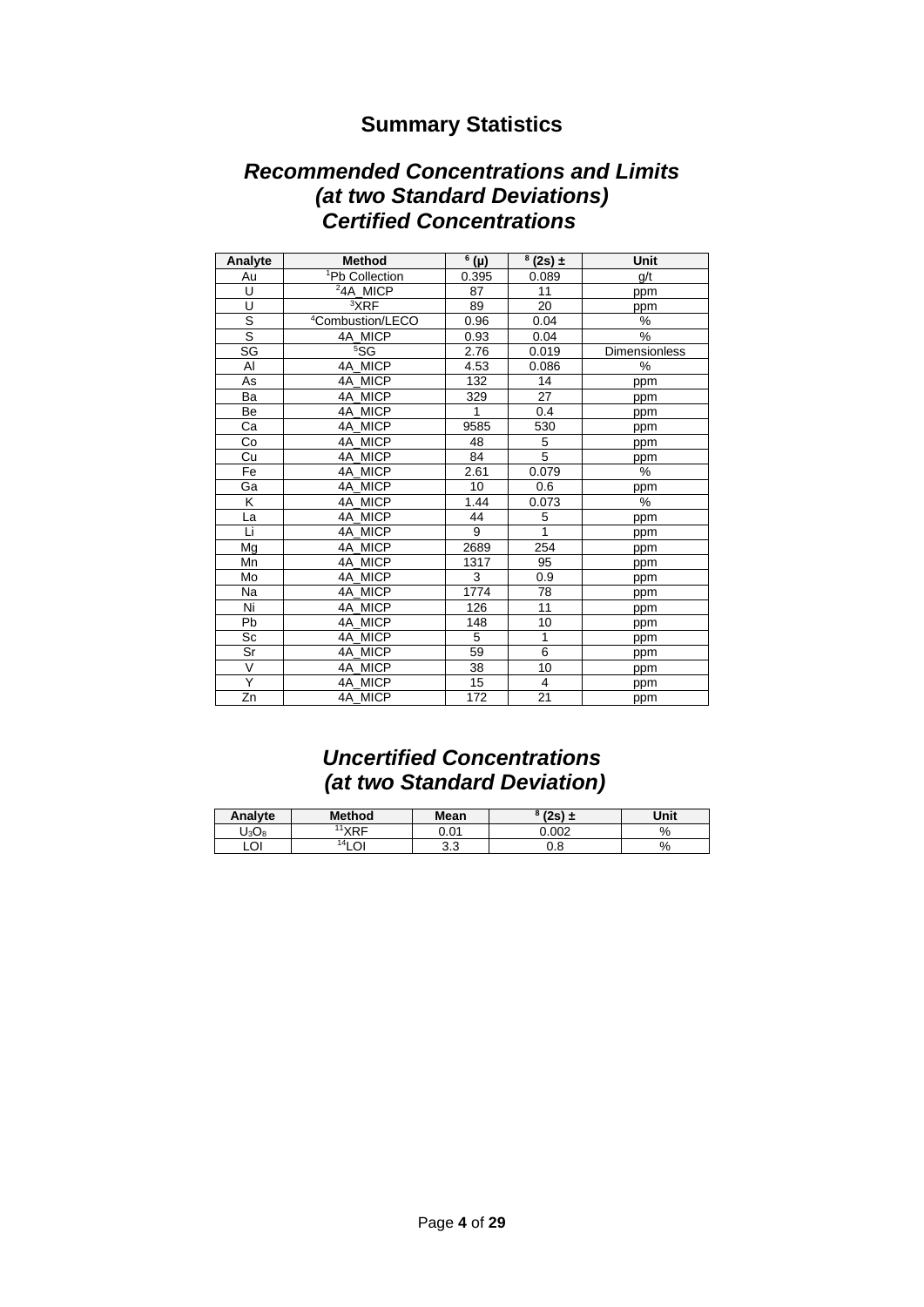## **1. Certified Concentrations and Uncertainties**

<span id="page-4-0"></span>AMIS0828 is a new standard material, developed and certified in May 2022. [Table 1](#page-4-1) gives the certified concentrations, confidence interval, combined and expanded uncertainty for the certified reference material.

| <sup>1</sup> Pb Collection<br>11<br>0.395<br>85<br>2.228<br>11<br>0.044<br>0.089<br>0.028<br>0.1<br>q/t<br>Au<br><sup>2</sup> 4A MICP<br>2<br>U<br>16<br>6<br>5<br>87<br>12.706<br>67<br>11<br>45<br>ppm<br><sup>3</sup> XRF<br>U<br>$\overline{2}$<br>11<br>89<br>16<br>10<br>20<br>89<br>12.706<br>129<br>ppm<br>S<br>$\overline{2}$<br>$\overline{2}$<br>%<br><sup>4</sup> Combustion/LECO<br>16<br>0.2<br>0.96<br>12.706<br>0.02<br>0.04<br>0.3<br>S<br>$\%$<br>4A MICP<br>2<br>16<br>$\overline{2}$<br>0.2<br>12.706<br>0.02<br>0.04<br>0.3<br>0.93<br>$\overline{\text{SG}}$<br>55G<br>$\overline{2}$<br><b>Dimensionless</b><br>2.76<br>15<br>12.706<br>0.4<br>0.010<br>0.02<br>0.1<br>0.019<br>$\%$<br>Al<br>4A MICP<br>$\overline{2}$<br>4.53<br>16<br>12.706<br>0.9<br>0.043<br>0.086<br>0.33<br>0.5<br>32<br>5<br>$\overline{7}$<br>11<br>23<br>4A MICP<br>132<br>3.182<br>14<br>As<br>4<br>ppm<br>3<br>27<br>33<br>58<br>Ba<br>4A MICP<br>329<br>24<br>4.303<br>4<br>13<br>ppm<br>4A MICP<br>3<br>15<br>0.2<br>0.75<br>Be<br>24<br>4.303<br>0.4<br>0.4<br>ppm<br>3<br>Ca<br>4A MICP<br>9585<br>2<br>16<br>12.706<br>265<br>2352<br>3368<br>530<br>ppm<br>5<br>3<br>22<br>3<br>5<br>6<br>Co<br>4A MICP<br>48<br>4.303<br>11<br>ppm<br>$\overline{2}$<br>5<br>3<br>3<br>8<br>84<br>Cu<br>4A MICP<br>4<br>30<br>3.182<br>ppm<br>$\overline{2}$<br>$\%$<br>Fe<br>4A_MICP<br>2<br>0.19<br>0.5<br>2.61<br>16<br>12.706<br>0.039<br>0.079<br>2<br>3<br>16<br>Ga<br>4A MICP<br>10<br>12.706<br>0.3<br>0.6<br>4<br>ppm<br>%<br>Κ<br>3<br>4A MICP<br>2<br>16<br>0.5<br>1.44<br>12.706<br>0.036<br>0.073<br>0.32<br>3<br>6<br>3<br>5<br>6<br>4A MICP<br>24<br>11<br>44<br>4.303<br>La<br>ppm<br>Li<br>4A MICP<br>5<br>$\overline{2}$<br>9<br>3<br>0.5<br>0.6<br>24<br>4.303<br>ppm<br>2<br>5<br>Mg<br>4A MICP<br>2689<br>16<br>12.706<br>127<br>254<br>1613<br>1134<br>ppm<br>Mn<br>3<br>4A MICP<br>24<br>4<br>48<br>95<br>116<br>205<br>1317<br>4.303<br>ppm<br>$\overline{2}$<br>3<br>3<br>0.5<br>Mo<br>4A MICP<br>21<br>4.303<br>14<br>0.9<br>ppm<br>4A MICP<br>$\overline{2}$<br>39<br>78<br>145<br><b>Na</b><br>1774<br>2<br>16<br>12.706<br>496<br>ppm<br>5<br>Ni<br>4A MICP<br>3<br>11<br>13<br>23<br>126<br>24<br>4.303<br>4<br>ppm<br>5<br>3<br>41<br>2<br>61<br>Pb<br>4A MICP<br>16<br>12.706<br>10<br>148<br>ppm<br>2<br>Sc<br>10<br>4A MICP<br>5<br>31<br>3.182<br>0.5<br>0.8<br>4<br>1<br>ppm<br>3<br>Sr<br>59<br>3<br>5<br>6<br>8<br>14<br>4A MICP<br>24<br>4.303<br>ppm<br>V<br>8<br>4A MICP<br>5<br>38<br>32<br>3.182<br>13<br>10<br>16<br>4<br>ppm<br>Υ<br>$\overline{2}$<br>3<br>$\overline{7}$<br>4A_MICP<br>32<br>15<br>3.182<br>4<br>14<br>4<br>ppm<br>Zn<br>93<br>4A MICP<br>172<br>2<br>16<br>6<br>10<br>21<br>133<br>12.706<br>ppm | Analyte | <b>Method</b> | $6$ (µ) | N | n. | k | % RSD | $^7$ (u <sub>c</sub> ) | $^{8}$ (2s) $\pm$ | $9$ (CI) 95% | $10$ (U) $\pm$ | <b>Unit</b> |
|-------------------------------------------------------------------------------------------------------------------------------------------------------------------------------------------------------------------------------------------------------------------------------------------------------------------------------------------------------------------------------------------------------------------------------------------------------------------------------------------------------------------------------------------------------------------------------------------------------------------------------------------------------------------------------------------------------------------------------------------------------------------------------------------------------------------------------------------------------------------------------------------------------------------------------------------------------------------------------------------------------------------------------------------------------------------------------------------------------------------------------------------------------------------------------------------------------------------------------------------------------------------------------------------------------------------------------------------------------------------------------------------------------------------------------------------------------------------------------------------------------------------------------------------------------------------------------------------------------------------------------------------------------------------------------------------------------------------------------------------------------------------------------------------------------------------------------------------------------------------------------------------------------------------------------------------------------------------------------------------------------------------------------------------------------------------------------------------------------------------------------------------------------------------------------------------------------------------------------------------------------------------------------------------------------------------------------------------------------------------------------------------------------------------------------------------------------------------------------------------------------------------------------------------------------------------------------------------------------------------------------------------------------------------------------------------------------------------------------------------------------------|---------|---------------|---------|---|----|---|-------|------------------------|-------------------|--------------|----------------|-------------|
|                                                                                                                                                                                                                                                                                                                                                                                                                                                                                                                                                                                                                                                                                                                                                                                                                                                                                                                                                                                                                                                                                                                                                                                                                                                                                                                                                                                                                                                                                                                                                                                                                                                                                                                                                                                                                                                                                                                                                                                                                                                                                                                                                                                                                                                                                                                                                                                                                                                                                                                                                                                                                                                                                                                                                             |         |               |         |   |    |   |       |                        |                   |              |                |             |
|                                                                                                                                                                                                                                                                                                                                                                                                                                                                                                                                                                                                                                                                                                                                                                                                                                                                                                                                                                                                                                                                                                                                                                                                                                                                                                                                                                                                                                                                                                                                                                                                                                                                                                                                                                                                                                                                                                                                                                                                                                                                                                                                                                                                                                                                                                                                                                                                                                                                                                                                                                                                                                                                                                                                                             |         |               |         |   |    |   |       |                        |                   |              |                |             |
|                                                                                                                                                                                                                                                                                                                                                                                                                                                                                                                                                                                                                                                                                                                                                                                                                                                                                                                                                                                                                                                                                                                                                                                                                                                                                                                                                                                                                                                                                                                                                                                                                                                                                                                                                                                                                                                                                                                                                                                                                                                                                                                                                                                                                                                                                                                                                                                                                                                                                                                                                                                                                                                                                                                                                             |         |               |         |   |    |   |       |                        |                   |              |                |             |
|                                                                                                                                                                                                                                                                                                                                                                                                                                                                                                                                                                                                                                                                                                                                                                                                                                                                                                                                                                                                                                                                                                                                                                                                                                                                                                                                                                                                                                                                                                                                                                                                                                                                                                                                                                                                                                                                                                                                                                                                                                                                                                                                                                                                                                                                                                                                                                                                                                                                                                                                                                                                                                                                                                                                                             |         |               |         |   |    |   |       |                        |                   |              |                |             |
|                                                                                                                                                                                                                                                                                                                                                                                                                                                                                                                                                                                                                                                                                                                                                                                                                                                                                                                                                                                                                                                                                                                                                                                                                                                                                                                                                                                                                                                                                                                                                                                                                                                                                                                                                                                                                                                                                                                                                                                                                                                                                                                                                                                                                                                                                                                                                                                                                                                                                                                                                                                                                                                                                                                                                             |         |               |         |   |    |   |       |                        |                   |              |                |             |
|                                                                                                                                                                                                                                                                                                                                                                                                                                                                                                                                                                                                                                                                                                                                                                                                                                                                                                                                                                                                                                                                                                                                                                                                                                                                                                                                                                                                                                                                                                                                                                                                                                                                                                                                                                                                                                                                                                                                                                                                                                                                                                                                                                                                                                                                                                                                                                                                                                                                                                                                                                                                                                                                                                                                                             |         |               |         |   |    |   |       |                        |                   |              |                |             |
|                                                                                                                                                                                                                                                                                                                                                                                                                                                                                                                                                                                                                                                                                                                                                                                                                                                                                                                                                                                                                                                                                                                                                                                                                                                                                                                                                                                                                                                                                                                                                                                                                                                                                                                                                                                                                                                                                                                                                                                                                                                                                                                                                                                                                                                                                                                                                                                                                                                                                                                                                                                                                                                                                                                                                             |         |               |         |   |    |   |       |                        |                   |              |                |             |
|                                                                                                                                                                                                                                                                                                                                                                                                                                                                                                                                                                                                                                                                                                                                                                                                                                                                                                                                                                                                                                                                                                                                                                                                                                                                                                                                                                                                                                                                                                                                                                                                                                                                                                                                                                                                                                                                                                                                                                                                                                                                                                                                                                                                                                                                                                                                                                                                                                                                                                                                                                                                                                                                                                                                                             |         |               |         |   |    |   |       |                        |                   |              |                |             |
|                                                                                                                                                                                                                                                                                                                                                                                                                                                                                                                                                                                                                                                                                                                                                                                                                                                                                                                                                                                                                                                                                                                                                                                                                                                                                                                                                                                                                                                                                                                                                                                                                                                                                                                                                                                                                                                                                                                                                                                                                                                                                                                                                                                                                                                                                                                                                                                                                                                                                                                                                                                                                                                                                                                                                             |         |               |         |   |    |   |       |                        |                   |              |                |             |
|                                                                                                                                                                                                                                                                                                                                                                                                                                                                                                                                                                                                                                                                                                                                                                                                                                                                                                                                                                                                                                                                                                                                                                                                                                                                                                                                                                                                                                                                                                                                                                                                                                                                                                                                                                                                                                                                                                                                                                                                                                                                                                                                                                                                                                                                                                                                                                                                                                                                                                                                                                                                                                                                                                                                                             |         |               |         |   |    |   |       |                        |                   |              |                |             |
|                                                                                                                                                                                                                                                                                                                                                                                                                                                                                                                                                                                                                                                                                                                                                                                                                                                                                                                                                                                                                                                                                                                                                                                                                                                                                                                                                                                                                                                                                                                                                                                                                                                                                                                                                                                                                                                                                                                                                                                                                                                                                                                                                                                                                                                                                                                                                                                                                                                                                                                                                                                                                                                                                                                                                             |         |               |         |   |    |   |       |                        |                   |              |                |             |
|                                                                                                                                                                                                                                                                                                                                                                                                                                                                                                                                                                                                                                                                                                                                                                                                                                                                                                                                                                                                                                                                                                                                                                                                                                                                                                                                                                                                                                                                                                                                                                                                                                                                                                                                                                                                                                                                                                                                                                                                                                                                                                                                                                                                                                                                                                                                                                                                                                                                                                                                                                                                                                                                                                                                                             |         |               |         |   |    |   |       |                        |                   |              |                |             |
|                                                                                                                                                                                                                                                                                                                                                                                                                                                                                                                                                                                                                                                                                                                                                                                                                                                                                                                                                                                                                                                                                                                                                                                                                                                                                                                                                                                                                                                                                                                                                                                                                                                                                                                                                                                                                                                                                                                                                                                                                                                                                                                                                                                                                                                                                                                                                                                                                                                                                                                                                                                                                                                                                                                                                             |         |               |         |   |    |   |       |                        |                   |              |                |             |
|                                                                                                                                                                                                                                                                                                                                                                                                                                                                                                                                                                                                                                                                                                                                                                                                                                                                                                                                                                                                                                                                                                                                                                                                                                                                                                                                                                                                                                                                                                                                                                                                                                                                                                                                                                                                                                                                                                                                                                                                                                                                                                                                                                                                                                                                                                                                                                                                                                                                                                                                                                                                                                                                                                                                                             |         |               |         |   |    |   |       |                        |                   |              |                |             |
|                                                                                                                                                                                                                                                                                                                                                                                                                                                                                                                                                                                                                                                                                                                                                                                                                                                                                                                                                                                                                                                                                                                                                                                                                                                                                                                                                                                                                                                                                                                                                                                                                                                                                                                                                                                                                                                                                                                                                                                                                                                                                                                                                                                                                                                                                                                                                                                                                                                                                                                                                                                                                                                                                                                                                             |         |               |         |   |    |   |       |                        |                   |              |                |             |
|                                                                                                                                                                                                                                                                                                                                                                                                                                                                                                                                                                                                                                                                                                                                                                                                                                                                                                                                                                                                                                                                                                                                                                                                                                                                                                                                                                                                                                                                                                                                                                                                                                                                                                                                                                                                                                                                                                                                                                                                                                                                                                                                                                                                                                                                                                                                                                                                                                                                                                                                                                                                                                                                                                                                                             |         |               |         |   |    |   |       |                        |                   |              |                |             |
|                                                                                                                                                                                                                                                                                                                                                                                                                                                                                                                                                                                                                                                                                                                                                                                                                                                                                                                                                                                                                                                                                                                                                                                                                                                                                                                                                                                                                                                                                                                                                                                                                                                                                                                                                                                                                                                                                                                                                                                                                                                                                                                                                                                                                                                                                                                                                                                                                                                                                                                                                                                                                                                                                                                                                             |         |               |         |   |    |   |       |                        |                   |              |                |             |
|                                                                                                                                                                                                                                                                                                                                                                                                                                                                                                                                                                                                                                                                                                                                                                                                                                                                                                                                                                                                                                                                                                                                                                                                                                                                                                                                                                                                                                                                                                                                                                                                                                                                                                                                                                                                                                                                                                                                                                                                                                                                                                                                                                                                                                                                                                                                                                                                                                                                                                                                                                                                                                                                                                                                                             |         |               |         |   |    |   |       |                        |                   |              |                |             |
|                                                                                                                                                                                                                                                                                                                                                                                                                                                                                                                                                                                                                                                                                                                                                                                                                                                                                                                                                                                                                                                                                                                                                                                                                                                                                                                                                                                                                                                                                                                                                                                                                                                                                                                                                                                                                                                                                                                                                                                                                                                                                                                                                                                                                                                                                                                                                                                                                                                                                                                                                                                                                                                                                                                                                             |         |               |         |   |    |   |       |                        |                   |              |                |             |
|                                                                                                                                                                                                                                                                                                                                                                                                                                                                                                                                                                                                                                                                                                                                                                                                                                                                                                                                                                                                                                                                                                                                                                                                                                                                                                                                                                                                                                                                                                                                                                                                                                                                                                                                                                                                                                                                                                                                                                                                                                                                                                                                                                                                                                                                                                                                                                                                                                                                                                                                                                                                                                                                                                                                                             |         |               |         |   |    |   |       |                        |                   |              |                |             |
|                                                                                                                                                                                                                                                                                                                                                                                                                                                                                                                                                                                                                                                                                                                                                                                                                                                                                                                                                                                                                                                                                                                                                                                                                                                                                                                                                                                                                                                                                                                                                                                                                                                                                                                                                                                                                                                                                                                                                                                                                                                                                                                                                                                                                                                                                                                                                                                                                                                                                                                                                                                                                                                                                                                                                             |         |               |         |   |    |   |       |                        |                   |              |                |             |
|                                                                                                                                                                                                                                                                                                                                                                                                                                                                                                                                                                                                                                                                                                                                                                                                                                                                                                                                                                                                                                                                                                                                                                                                                                                                                                                                                                                                                                                                                                                                                                                                                                                                                                                                                                                                                                                                                                                                                                                                                                                                                                                                                                                                                                                                                                                                                                                                                                                                                                                                                                                                                                                                                                                                                             |         |               |         |   |    |   |       |                        |                   |              |                |             |
|                                                                                                                                                                                                                                                                                                                                                                                                                                                                                                                                                                                                                                                                                                                                                                                                                                                                                                                                                                                                                                                                                                                                                                                                                                                                                                                                                                                                                                                                                                                                                                                                                                                                                                                                                                                                                                                                                                                                                                                                                                                                                                                                                                                                                                                                                                                                                                                                                                                                                                                                                                                                                                                                                                                                                             |         |               |         |   |    |   |       |                        |                   |              |                |             |
|                                                                                                                                                                                                                                                                                                                                                                                                                                                                                                                                                                                                                                                                                                                                                                                                                                                                                                                                                                                                                                                                                                                                                                                                                                                                                                                                                                                                                                                                                                                                                                                                                                                                                                                                                                                                                                                                                                                                                                                                                                                                                                                                                                                                                                                                                                                                                                                                                                                                                                                                                                                                                                                                                                                                                             |         |               |         |   |    |   |       |                        |                   |              |                |             |
|                                                                                                                                                                                                                                                                                                                                                                                                                                                                                                                                                                                                                                                                                                                                                                                                                                                                                                                                                                                                                                                                                                                                                                                                                                                                                                                                                                                                                                                                                                                                                                                                                                                                                                                                                                                                                                                                                                                                                                                                                                                                                                                                                                                                                                                                                                                                                                                                                                                                                                                                                                                                                                                                                                                                                             |         |               |         |   |    |   |       |                        |                   |              |                |             |
|                                                                                                                                                                                                                                                                                                                                                                                                                                                                                                                                                                                                                                                                                                                                                                                                                                                                                                                                                                                                                                                                                                                                                                                                                                                                                                                                                                                                                                                                                                                                                                                                                                                                                                                                                                                                                                                                                                                                                                                                                                                                                                                                                                                                                                                                                                                                                                                                                                                                                                                                                                                                                                                                                                                                                             |         |               |         |   |    |   |       |                        |                   |              |                |             |
|                                                                                                                                                                                                                                                                                                                                                                                                                                                                                                                                                                                                                                                                                                                                                                                                                                                                                                                                                                                                                                                                                                                                                                                                                                                                                                                                                                                                                                                                                                                                                                                                                                                                                                                                                                                                                                                                                                                                                                                                                                                                                                                                                                                                                                                                                                                                                                                                                                                                                                                                                                                                                                                                                                                                                             |         |               |         |   |    |   |       |                        |                   |              |                |             |
|                                                                                                                                                                                                                                                                                                                                                                                                                                                                                                                                                                                                                                                                                                                                                                                                                                                                                                                                                                                                                                                                                                                                                                                                                                                                                                                                                                                                                                                                                                                                                                                                                                                                                                                                                                                                                                                                                                                                                                                                                                                                                                                                                                                                                                                                                                                                                                                                                                                                                                                                                                                                                                                                                                                                                             |         |               |         |   |    |   |       |                        |                   |              |                |             |
|                                                                                                                                                                                                                                                                                                                                                                                                                                                                                                                                                                                                                                                                                                                                                                                                                                                                                                                                                                                                                                                                                                                                                                                                                                                                                                                                                                                                                                                                                                                                                                                                                                                                                                                                                                                                                                                                                                                                                                                                                                                                                                                                                                                                                                                                                                                                                                                                                                                                                                                                                                                                                                                                                                                                                             |         |               |         |   |    |   |       |                        |                   |              |                |             |

<span id="page-4-1"></span>**Table 1.** Certified concentrations, two standard deviations, combined and expanded uncertainty.

*1. Pb collection is Fire Assay Pb Collection - ICP/AA finish*

*2. 4A\_MICP is a multi-acid digestion with either ICPOES/ICPMS/AAS finish*

*3. XRF is X-ray Fluorescence*

*4. Combustion/LECO*

*5. SG is Specific Gravity*

*6. The certified value µ, is an unweighted grand mean of the means of N accepted sets of data from different laboratories and n number of test sample replicates. The certified value is traceable to SI units and is reported on a dry basis.*

*7. The combined uncertainty of the certified value is the within-laboratory reproducibility standard deviation derived from the analysis of variance of results from N number of laboratories and n number of sample replicates. (uc)*

- *8. Two standard deviations (2s)*
- *9. Confidence interval at 95% level of confidence.*

*10. Expanded uncertainty (U) at a confidence level of 95% is determined by multiplication of the combined uncertainty (uc) with a coverage factor (k) found from N-1 degrees of freedom (see Appendix 7 for tdistribution table). Example: U = 2.36 x 0.23=0.5%*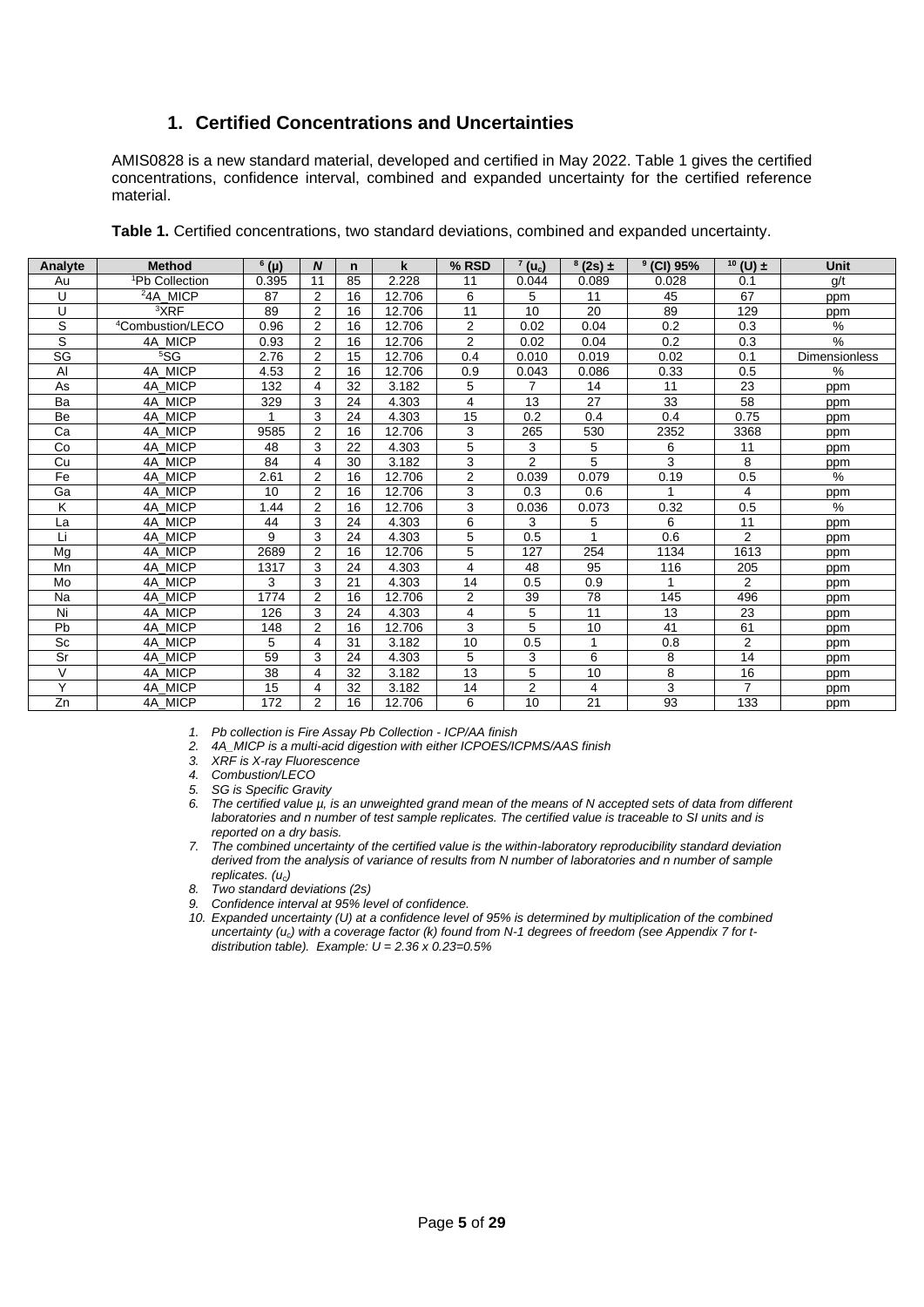## **2. Uncertified element statistics**

<span id="page-5-1"></span><span id="page-5-0"></span>Uncertified element statistics are shown in Table 2.

| Element                        | <b>Generic Method</b>  | n. | Mean  | <b>SD</b> | <b>RSD</b><br>% | Unit | Element              | <b>Generic Method</b> | n              | Mean  | <b>SD</b> | <b>RSD</b><br>% | Unit |
|--------------------------------|------------------------|----|-------|-----------|-----------------|------|----------------------|-----------------------|----------------|-------|-----------|-----------------|------|
| Ag                             | 4A MICP                | 16 | 0.5   | 0.3       | 65              | ppm  | <b>N<sub>b</sub></b> | 4A MICP               | 24             | 5.5   | 1.3       | 24              | ppm  |
| Al <sub>2</sub> O <sub>3</sub> | $11$ XRF               | 16 | 8.9   | 0.04      | 0.4             | $\%$ | Nd                   | 4A MICP               | 16             | 31.1  | 2.1       | $\overline{7}$  | ppm  |
| Au                             | <sup>12</sup> CL_AAS   | 8  | 0.3   | 0.002     | 0.8             | q/t  | P                    | 4A_MICP               | 24             | 165.3 | 25.8      | 16              | ppm  |
| Au                             | <sup>13</sup> FA ICPES | 6  | 0.3   | 0.03      | 8               | q/t  | $P_2O_5$             | <b>XRF</b>            | 16             | 0.03  | 0.003     | 9               | %    |
| <b>BaO</b>                     | <b>XRF</b>             | 8  | 0.03  | 0.004     | 11              | $\%$ | Pd                   | Pb Collection         | 14             | 0.08  | 0.009     | 11              | g/t  |
| Bi                             | 4A MICP                | 16 | 1.1   | 0.06      | 5               | ppm  | Pr                   | 4A MICP               | 16             | 8.9   | 0.5       | 6               | ppm  |
| C                              | Combustion/LECO        | 24 | 800.0 |           | $\star$         | ppm  | Pt                   | Pb Collection         | 14             | 0.2   | 0.02      | 9               | g/t  |
| CaO                            | <b>XRF</b>             | 16 | 1.3   | 0.009     | 0.7             | $\%$ | <b>Rb</b>            | 4A MICP               | 16             | 56.8  | 3.8       | $\overline{7}$  | ppm  |
| Cd                             | 4A MICP                | 16 | 0.5   | 0.06      | 13              | ppm  | Re                   | 4A MICP               | 4              | 0.003 | 0.0005    | 18              | ppm  |
| Ce                             | 4A_MICP                | 16 | 85.8  | 3.6       | 4               | ppm  | Sb                   | 4A MICP               | 16             | 2.7   | 0.2       | 6               | ppm  |
| Cr                             | 4A MICP                | 32 | 323.4 | 52.9      | 16              | ppm  | Se                   | 4A MICP               | 16             | 1.0   | 0.3       | 29              | ppm  |
| Cr <sub>2</sub> O <sub>3</sub> | <b>XRF</b>             | 16 | 0.06  | $\star$   | $\star$         | $\%$ | SiO <sub>2</sub>     | <b>XRF</b>            | 16             | 79.0  | 0.3       | 0.4             | $\%$ |
| Cs                             | 4A_MICP                | 16 | 2.6   | 0.2       | 6               | ppm  | Sm                   | 4A MICP               | 16             | 5.9   | 0.5       | 8               | ppm  |
| Dy                             | 4A MICP                | 16 | 3.9   | 0.3       | $\overline{7}$  | ppm  | Sn                   | 4A MICP               | 16             | 2.1   | 0.3       | 16              | ppm  |
| Er                             | 4A_MICP                | 16 | 1.8   | 0.3       | 14              | ppm  | SO <sub>3</sub>      | <b>XRF</b>            | 16             | 2.4   | 0.02      | $\mathbf{1}$    | $\%$ |
| Eu                             | 4A MICP                | 16 | 1.0   | 0.05      | 5               | ppm  | SrO                  | <b>XRF</b>            | 8              | 0.01  | < 0.0001  | < 0.0001        | %    |
| Fe <sub>2</sub> O <sub>3</sub> | <b>XRF</b>             | 16 | 3.8   | 0.03      | 0.8             | $\%$ | Ta                   | 4A_MICP               | 8              | 1.5   | 0.07      | 5               | ppm  |
| Gd                             | 4A_MICP                | 16 | 4.9   | 0.1       | 3               | ppm  | Tb                   | 4A MICP               | 16             | 0.7   | 0.05      | 8               | ppm  |
| Ge                             | 4A MICP                | 8  | 0.6   | 0.05      | 8               | ppm  | Te                   | 4A MICP               | 8              | 0.4   | 0.08      | 19              | ppm  |
| Hf                             | 4A_MICP                | 16 | 2.8   | 0.6       | 22              | ppm  | Th                   | 4A_MICP               | 16             | 38.3  | 2.7       | $\overline{7}$  | ppm  |
| Ho                             | 4A MICP                | 16 | 0.6   | 0.1       | 20              | ppm  | Ti                   | 4A MICP               | 16             | 978.8 | 190.9     | 20              | ppm  |
| In                             | 4A MICP                | 16 | 0.03  | 0.005     | 20              | ppm  | TiO <sub>2</sub>     | <b>XRF</b>            | 16             | 0.3   | 0.005     | 2               | %    |
| K <sub>2</sub> O               | <b>XRF</b>             | 16 | 1.7   | 0.01      | 0.6             | $\%$ | <b>TI</b>            | 4A_MICP               | 16             | 0.5   | 0.04      | 9               | ppm  |
| LOI                            | $14$ LOI               | 24 | 3.3   | 0.4       | 13              | $\%$ | Tm                   | 4A MICP               | 16             | 0.3   | 0.05      | 19              | ppm  |
| Lu                             | 4A MICP                | 16 | 0.2   | 0.04      | 20              | ppm  | $U_3O_8$             | <b>XRF</b>            | 24             | 0.01  | 0.001     | 14              | %    |
| MgO                            | <b>XRF</b>             | 16 | 0.5   | 0.005     | $\mathbf 1$     | $\%$ | $U_3O_8$             | <sup>16</sup> XRFPP   | $\overline{7}$ | 0.007 | 0.0002    | 2               | $\%$ |
| MnO                            | <b>XRF</b>             | 16 | 0.2   | 0.004     | 2               | $\%$ | W                    | 4A MICP               | 16             | 2.1   | 0.1       | $\overline{7}$  | ppm  |
| Moisture                       | LOI                    | 8  | 0.9   | 0.05      | 5               | $\%$ | Yb                   | 4A MICP               | 16             | 1.6   | 0.2       | 15              | ppm  |
| Moisture                       | <sup>15</sup> Moisture | 8  | 1.5   | 0.5       | 31              | %    | Zr                   | 4A MICP               | 32             | 105.1 | 17.2      | 16              | ppm  |
| Na <sub>2</sub> O              | <b>XRF</b>             | 16 | 0.2   | 0.04      | 16              | %    |                      |                       |                |       |           |                 |      |
|                                |                        |    |       |           |                 |      |                      |                       |                |       |           |                 |      |

**Table 2.** Uncertified element concentrations statistics (Before the removal of outliers).

\* Denotes that the results were the same and SD and RSD% could not be calculated

*11. XRF is X-ray Fluorescence* 

*12. CL\_AAS is Cyanide leach with AAS finish*

*13. FA\_ICPES is Fire assay with ICPOES finish*

*14. LOI is Loss on Ignition*

*15. Moisture is residual moisture content*

*16. XRFPP is X-ray Fluorescence pressed pellet*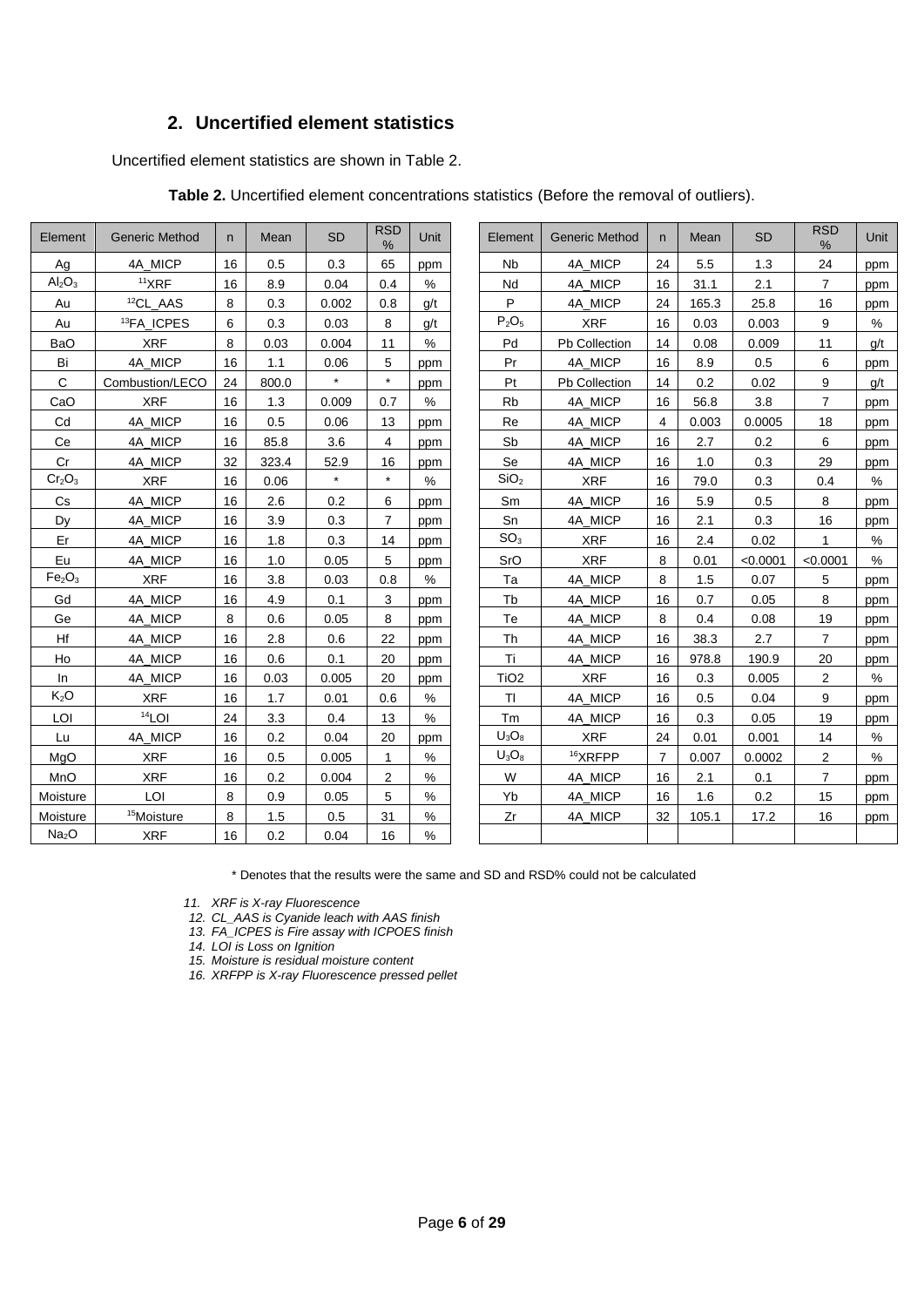## **3. Statistical Comparison of Means**

<span id="page-6-0"></span>A comparison of means for replicate data for the same element concentration determined by different analytical methods is done equating the variances between the two data sets; if the variances are found to be equal (F-test, *p*-value>0.05), then an equal variance t-test is applied. Should the variances be statistically significant, i.e., *p*<0.05, then an unequal variance t-test is performed. For either t-test, if the obtained *p*-value ≥0.05, the null hypothesis that the means (certified values) are equal is accepted (Table 3). This gives the analyst confidence in the certified values reported by different analytical methods on the same analyte.

<span id="page-6-2"></span>**Table 3.** The results of a two-sample equal or unequal variance t-test (two-tailed) data sets in which different analytical methods /instrumentation were used.

| <b>Method</b>            | <b>Certified</b><br>value | <b>Method</b>   | <b>Certified</b><br>value | <b>F-Test</b><br><b>Outcome</b>  | p-value<br>$(t-test)$ | t-test<br><b>Outcome</b>                           |
|--------------------------|---------------------------|-----------------|---------------------------|----------------------------------|-----------------------|----------------------------------------------------|
| U<br>4A MICP             | 87ppm                     | U<br><b>XRF</b> | 89ppm                     | Equal<br>Variance<br>$(p=0.295)$ | 0.840                 | Accept $H_0$ ;<br>certified<br>values are<br>equal |
| S<br>Combustion/<br>LECO | 0.96%                     | S<br>4A MICP    | 0.93%                     | Equal<br>Variance<br>$(p=0.470)$ | 0.276                 | Accept $H_0$ ;<br>certified<br>values are<br>equal |

## **4. Intended Use**

<span id="page-6-1"></span>AMIS0828 is a matrix matched Certified Reference Material, fit for use as a control sample in routine assay laboratory quality control when inserted within runs of test samples and measured in parallel to test samples. This material can also be used for method development, use as independent calibration verification check standard (*i.e.,* if not used as a calibration standard in an instrument calibration), or for validation of accuracy in a method validation exercise (se[e Appendix 2\)](#page-24-1). The recommend procedure for the use of this CRM as a control standard in laboratory quality control is to develop a Shewhart chart, where a mean value and corresponding 1, 2 and 3 standard deviations are derived from replicate measurements of the CRM (see [Appendix 5\)](#page-25-2). This CRM can also be used to assess inter-laboratory or instrument bias and establish within-laboratory precision and within-laboratory reproducibility. The certified concentrations and expanded uncertainty for this material are property values based on an inter-laboratory measurement campaign and reflect consensus results from the laboratories that took part in the exercise.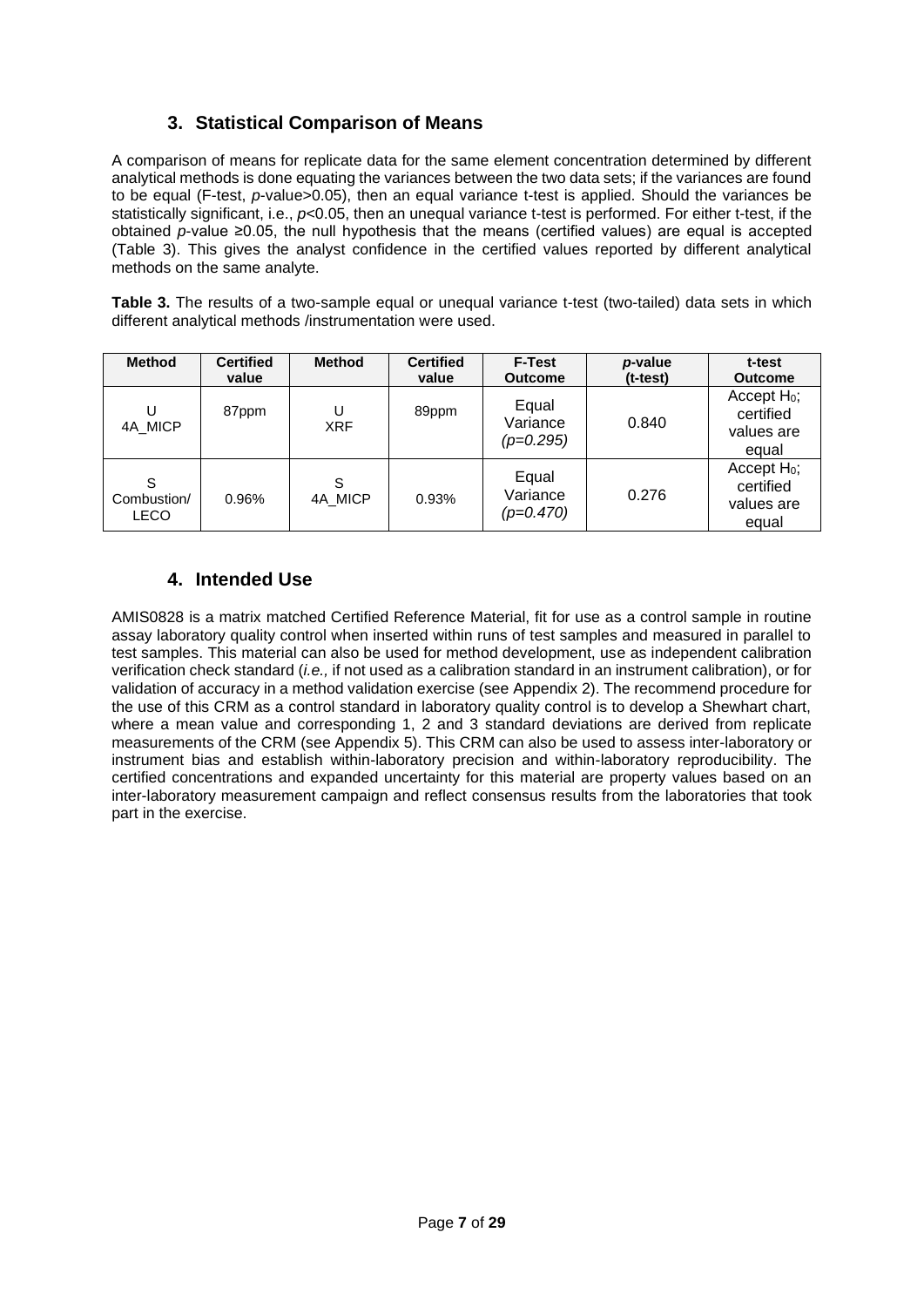## **5. Abbreviations and Symbols**

<span id="page-7-0"></span>Abbreviations and symbols used in this document are shown in [Table 4.](#page-7-1)

| <b>Abbreviation/Symbol</b> | <b>Description</b>                                                                                                                              |
|----------------------------|-------------------------------------------------------------------------------------------------------------------------------------------------|
| Alpha $(\alpha)$           | Significance level (denoted by alpha, 'a') of 0.05 or 5%                                                                                        |
| <b>ANOVA</b>               | Analysis of variance by statistical means                                                                                                       |
| Bq                         | The becquerel is the SI derived unit of radioactivity.                                                                                          |
| <b>BIF</b>                 | Banded iron formation                                                                                                                           |
| <b>CRM</b>                 | Certified reference material                                                                                                                    |
| df                         | Degrees of freedom, typically, n-1, or N-1                                                                                                      |
| Fcalc                      | Calculated F statistic from ANOVA or Fisher's test                                                                                              |
| F-critical or Fcrit        | F-critical value from F-distribution table                                                                                                      |
| <b>GOI</b>                 | Gain on ignition                                                                                                                                |
| $H_0$                      | Null hypothesis                                                                                                                                 |
| $H_1$                      | Alternate hypothesis                                                                                                                            |
| g/t                        | Grams per tonne                                                                                                                                 |
| k                          | Coverage factor, e.g., $k=2$ for 95% level of confidence                                                                                        |
| LOC                        | Level of confidence or confidence level                                                                                                         |
| <b>LOD</b>                 | Limit of detection                                                                                                                              |
| LOQ                        | Limit of quantitation                                                                                                                           |
| LOI                        | Loss on ignition                                                                                                                                |
| <b>MS</b>                  | Mean squares (ANOVA)                                                                                                                            |
| <b>MSb</b>                 | Mean squares between (ANOVA)                                                                                                                    |
| <b>MSw</b>                 | Mean squares within (ANOVA)                                                                                                                     |
| N                          | Number of labs                                                                                                                                  |
| n                          | Number of replicates                                                                                                                            |
| μ                          | Property or certified value of a CRM                                                                                                            |
| р                          | 'p-value' a measure of the strength of evidence against $H_0$                                                                                   |
| P                          | Total number of data points in ANOVA                                                                                                            |
| ppm                        | Parts per million. Equivalent to g/t                                                                                                            |
| <b>RSD</b>                 | Relative standard deviation usually expressed as % at a 68% LOC                                                                                 |
| Replicates                 | Replication is the repetition of an experimental condition so that the<br>variability associated with an analysis can be estimated (ASTM E1847) |
| s                          | Standard deviation                                                                                                                              |
| $S_r$                      | Within laboratory repeatability as derived from ANOVA                                                                                           |
| $S_{\rm S}$                | Between laboratory standard deviation as derived from ANOVA                                                                                     |
| SS                         | Sum of squares in ANOVA                                                                                                                         |
| <b>SST</b>                 | Total variation in ANOVA                                                                                                                        |
| <b>SSB</b>                 | Between group (laboratory) variance                                                                                                             |
| SSW                        | Within group (laboratory) variance                                                                                                              |
| 2s                         | Two times standard deviation                                                                                                                    |
| SI                         | Standard International system of units                                                                                                          |

<span id="page-7-1"></span>**Table 4.** Abbreviations, symbols, and descriptions.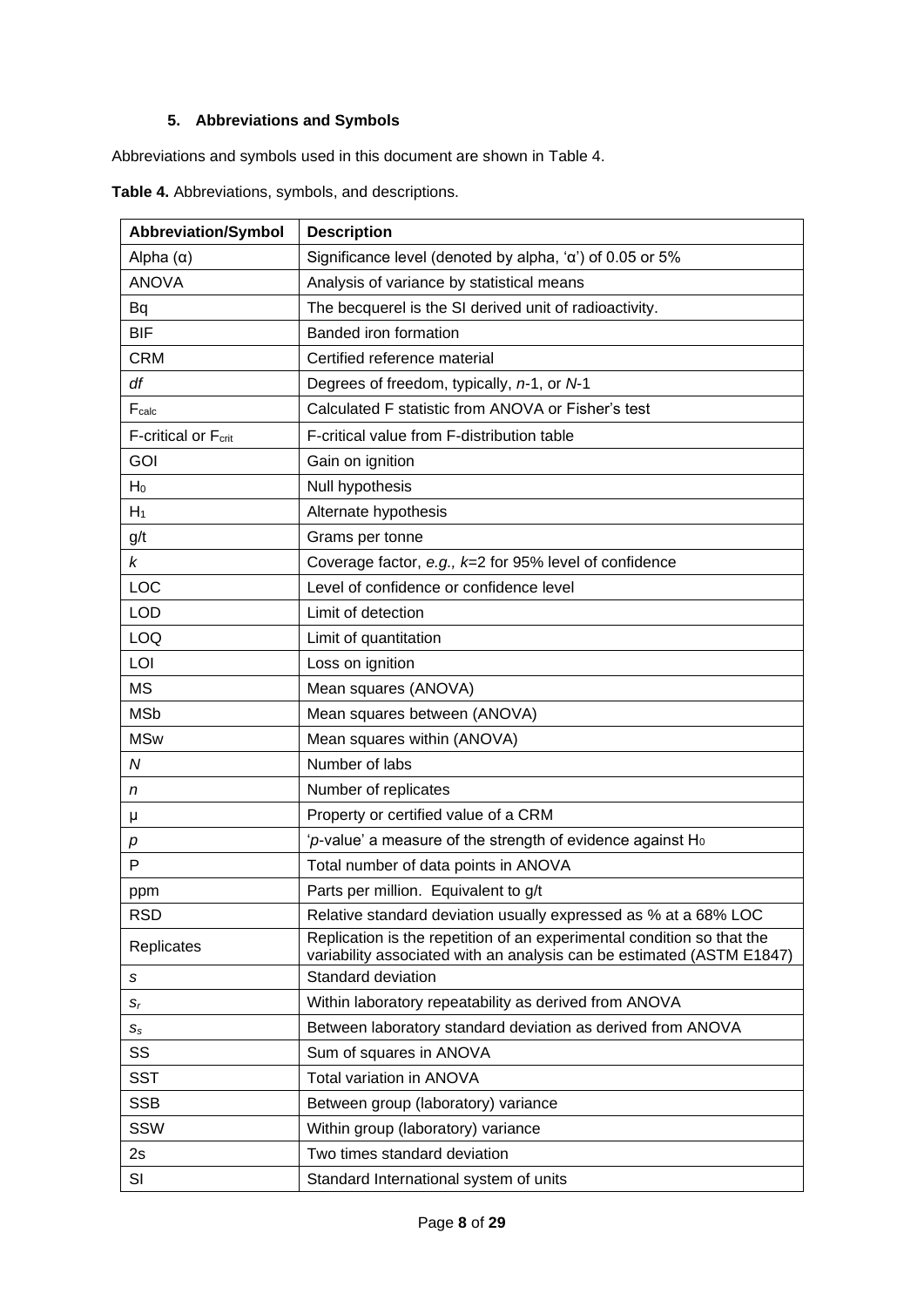| <b>Abbreviation/Symbol</b>      | <b>Description</b>                                                             |
|---------------------------------|--------------------------------------------------------------------------------|
| $t_{\rm calc}$                  | Calculated t statistic from a one-sample, two-tailed t-test                    |
| t-critical or t <sub>crit</sub> | t-critical value at given alpha and degrees of freedom                         |
| Tonne                           | A metric ton, is a unit of mass equaling 1000 kilograms                        |
| $=$ TINV (5%, df)               | MS Excel function for t-critical value at LOC 95% and df                       |
| U                               | Expanded uncertainty at a given k                                              |
| u                               | Standard uncertainty at k=1                                                    |
| $U_c$                           | Combined standard uncertainty at $k=1$                                         |
| μm                              | Micron, is an SI derived unit of length equaling $1 \times 10^{-6}$ of a meter |

## **6. Uncertified Concentration Values**

<span id="page-8-0"></span>Table 2 gives uncertified concentrations for other elements present in the CRM.

#### **7. Units**

<span id="page-8-1"></span>All results certified for major oxides are reported as oxides in percentages. All results certified for major elements analyses reported in percentages or ppm. Results for Au and the platinum group elements are reported in g/t or ppm. Specific gravity (SG) is the ratio of the density of a substance to the density of a reference substance, *i.e.,* equivalently; it is the ratio of the mass of a substance to the mass of a reference substance for the same given volume. Since specific gravity is a ratio of densities its units are therefore dimensionless.

## **8. Analytical and Physical Methods**

<span id="page-8-2"></span>A complete list of analytical and physical methods as generic method codes with a brief description of the methods is available on the AMIS web site [www.amis.co.za](http://www.amis.co.za/)

## **9. Origin of Material**

<span id="page-8-3"></span>The standard was made using material from the Ventersdorp Contact Reef of the Witwatersrand Basin.

## **10.Approximate Mineral and Chemical Composition**

<span id="page-8-4"></span>Throughout the Witwatersrand, gold ores occur in sheets or reefs originally deposited horizontally under water. The thickness of the reefs range between a lie of grit to several meters, with an average of 300mm. The sediments were also intersected by dykes and sills of dolomite, diabase and syenite intruding existing faults. The reefs can be in the form of either course conglomerates, rock pebbles and cemented in a silicate matrix. Pebbles usually derived from vein quarts, may also consist of quarzitic, chert jasper and quartz porphyry. The matrix consists of pure silica, but also contains minute flakes of muscovite and pyrophyllite as well as visible pyrite and other sulphides. The gold is usually confined to the matrix and tends to be concentrated along bedding planes (Vermeulen, 2001).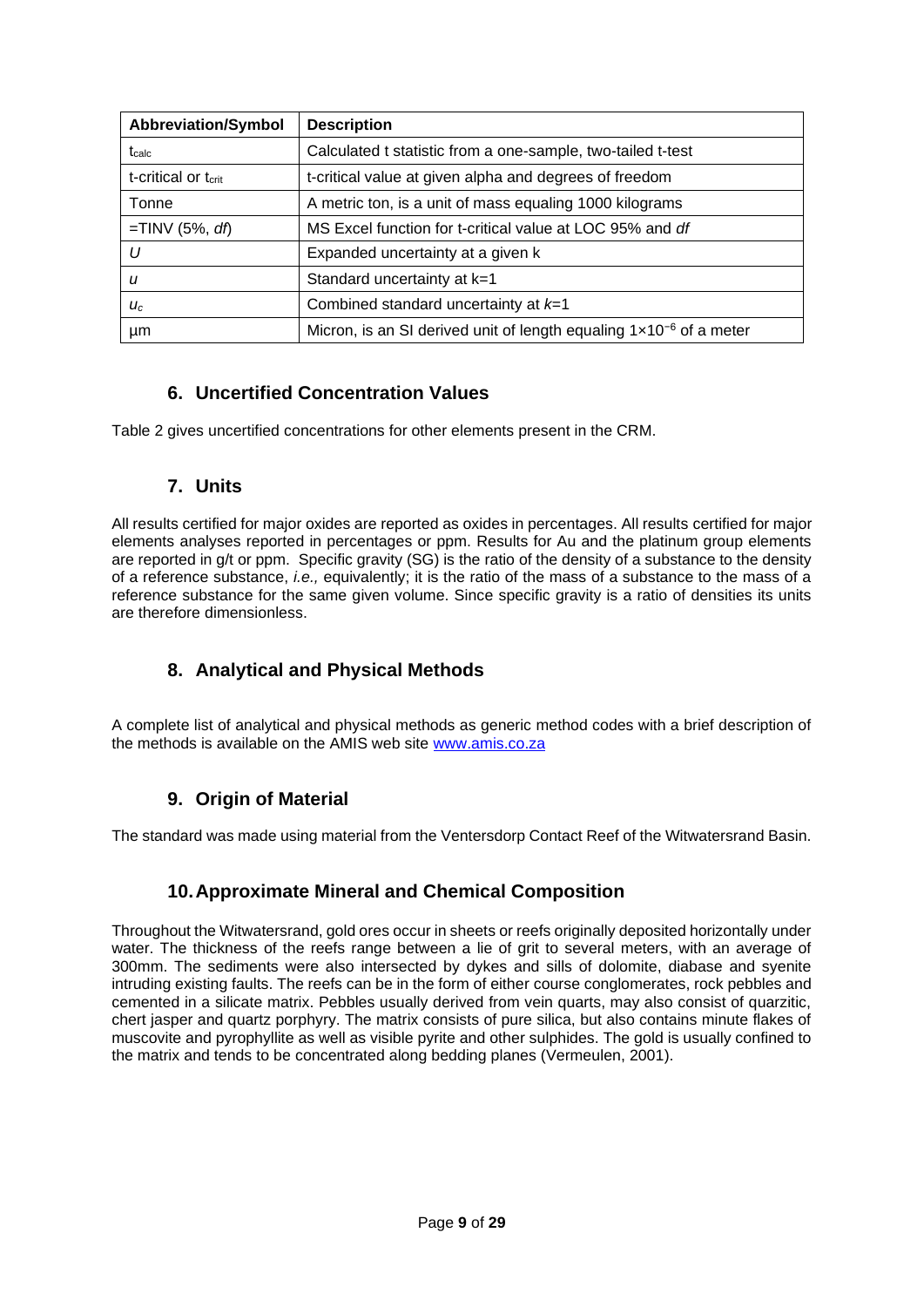## **11.Quantitative Analysis by X-Ray Diffraction**

<span id="page-9-0"></span>Both natural and synthetic materials have a specific chemistry and atomic arrangement, known as phases. Phases can be identified and quantified using X-ray diffraction (XRD) which produces a plot of the intensity of X-rays scattered at different angles by crystalline phases in a material. Essentially, an X-ray diffraction pattern is the sum of the diffraction patterns produced by each phase. Simply put, an X-ray diffraction pattern is a fingerprint that allows the identification of what is in a target sample material. Knowledge of the mineral phase composition is useful in method development with techniques such as ICP-OES and XRF as potential matrix effects and spectral interferences can be recognized and accounted for. X-ray diffraction is effective in such a way that it allows the identification of different phases of compounds that are identical in chemistry, but have distinctly different atoms, e.g., quartz, cristobalite, and glass are all different phases of SiO<sub>2</sub>. Where quantitative XRD results do not correspond to results of other analytical techniques, it should be borne in mind that even though the data are quantitative they are meant to be used for indicative purposes in development of other analytical methods. Mineral names may not reflect the actual compositions of minerals identified, but rather the mineral group.

Quantification is determined from the chosen software package: this uses the full-profile Rietveld method of refining the profile of the calculated XRD pattern against the profile of the measured XRD pattern. The total calculated pattern is the sum of the calculated patterns of the individual phases. Results are given as weight % of the total crystalline phases and amorphous content. The amorphous content quantifies the amorphous material and unknown minerals or known minerals for which there is not a suitable crystal structure.

Corrections are incorporated into the process that allows for a more accurate description of the mineral's contribution to the measured pattern and to allow for variation due to atomic substitution, layer disordering, preferred orientation, and other factors that affect the acquisition of the XRD scan.

The limitations of qualitative XRD analysis are as follows:

- The detection of a phase may be dependent on its crystallinity.
- Where there exist multiple phases, overlap of diffracted reflections can occur, thus rendering some ambiguity into the interpretation.
- Overlapping reflections of a major phase can mask the presence of minor or trace phases.
- Some phases cannot be unambiguously identified as they are present in minor or trace amounts.

The limitations of quantitative XRD analysis by a full-profile Rietveld method are as follows:

- The limitations for qualitative XRD analysis apply.
- The method as described is standardless: it relies solely on the published crystallographic data available for each phase. Some data may not exactly describe the phases present.
- Particle size is important with respect to the absorption of the X-rays by the sample.
- Micronizing reduces the particle size to that more suitable for quantitative analysis.

The accuracy of the analysis is dependent on sampling and sample preparation in addition to the calculated profiles being exactly representative of the chemistry of the component phases and their crystallinity. Some preferred orientation effects and reflection overlaps may occur which cannot be adequately resolved.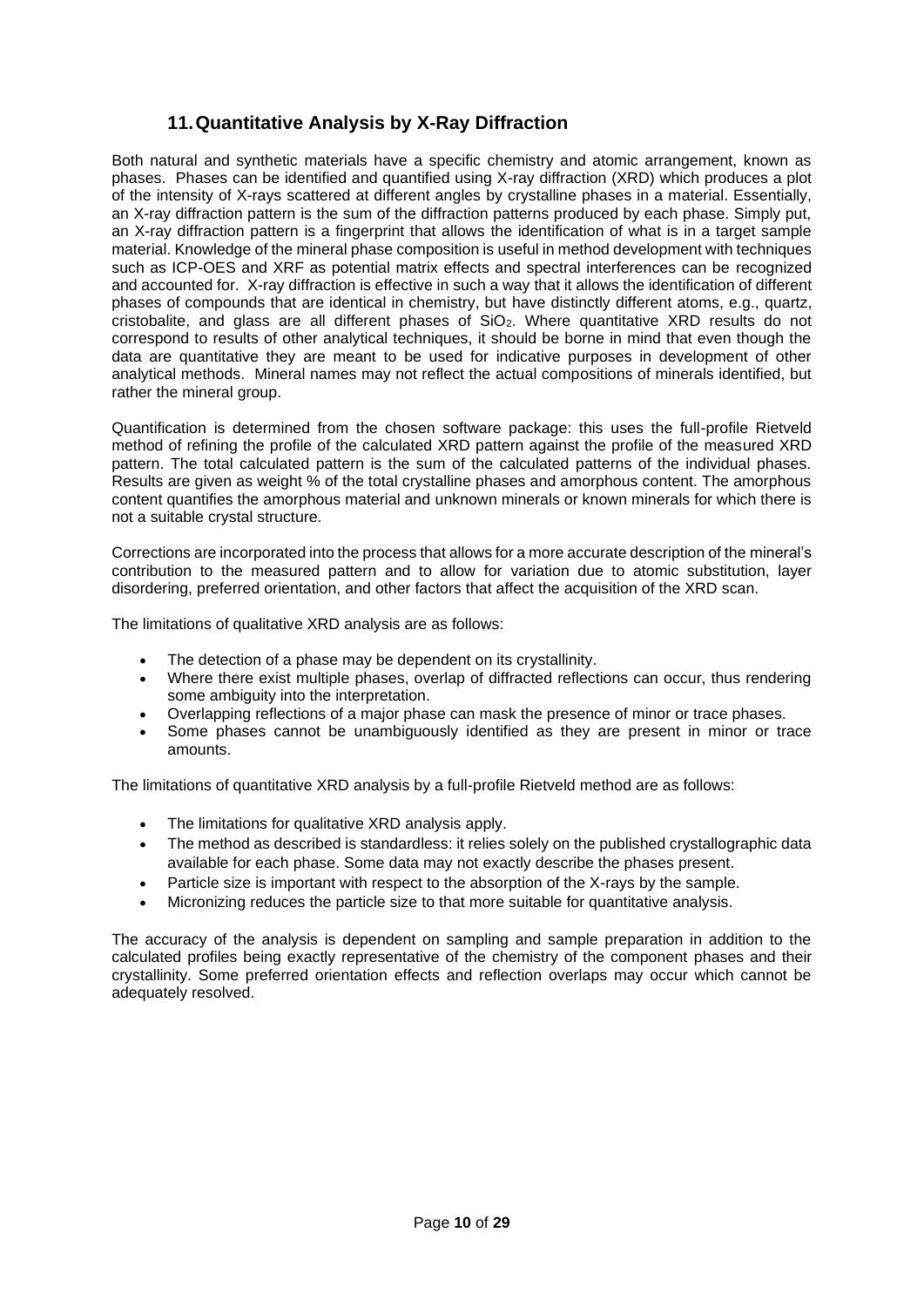<span id="page-10-3"></span>

| <b>Phase</b>       | <b>Formula</b>                                    | Unit | <b>Composite</b> |
|--------------------|---------------------------------------------------|------|------------------|
| Amorphous Content* |                                                   | wt%  | 12               |
| <b>Bassanite</b>   | CaSO <sub>4</sub> .0.5H <sub>2</sub> O            | wt%  |                  |
| Chlorite**         | $(Fe, Al, Mg)_6(Si, Al)_4O_{10}(OH)_8$            | wt%  |                  |
| Gypsum             | CaSO <sub>4</sub> .2H <sub>2</sub> O              | wt%  | 2                |
| Hematite           | Fe <sub>2</sub> O <sub>3</sub>                    | wt%  |                  |
| Mica**             | $(K, Ca, Na)(Al, Mg, Fe)_2(Si, Al)_4O_{10}(OH)_2$ | wt%  | 13               |
| Pyrite             | FeS <sub>2</sub>                                  | wt%  | < 0.5            |
| Pyrophyllite**     | $Al_2Si_4O_{10}(OH)_2$                            | wt%  | 6                |
| Quartz             | SiO <sub>2</sub>                                  | wt%  | 62               |
| Rutile             | TiO <sub>2</sub>                                  | wt%  | < 0.5            |
| Sodium Plagioclase | NaAlSi <sub>3</sub> O <sub>8</sub>                | wt%  | 1                |
| Talc**             | $Mg_3Si_4O_{10}(OH)_2$                            | wt%  |                  |
|                    | 100                                               |      |                  |

#### **Table 5.** Results of XRD analysis.

 *For informational purposes only*

## **12.Health and Safety**

<span id="page-10-0"></span>The material is a very fine 10R 7/4 moderate orange pink coloured powder. Safety precautions for handling fine particulate matter are recommended, such as the use of safety glasses, breathing protection, gloves, and a laboratory coat.

#### **13.Method of Preparation**

<span id="page-10-1"></span>The particle size distribution for this material was shown to have a nominal top size of 54µm (99.7% passing 54µm). The procedure of preparation in brief is as follows: the material was crushed, dry-milled and air-classified to <54µm. It was then blended in a bi-conical mixer, systematically divided, and sealed into 1kg Laboratory Packs. Explorer Packs are then subdivided from the Laboratory Packs as required. Final packaged units were then selected on a random basis and submitted for analysis to an independent laboratory accredited with the ISO17025 standard of general requirements for the competence of testing and calibration laboratories. The results obtained from this laboratory are then evaluated statistically by AMIS for homogeneity.

## **14.Particle Size Determination**

<span id="page-10-2"></span>The sample has been analysed using a Malvern Mastersizer 2000. Particles are passed through a focused laser beam that scatter light at an angle inversely proportional to their size. The intensity of light is measured and converted to a volume in particle size distribution. The results for this standard are presented in Table 6.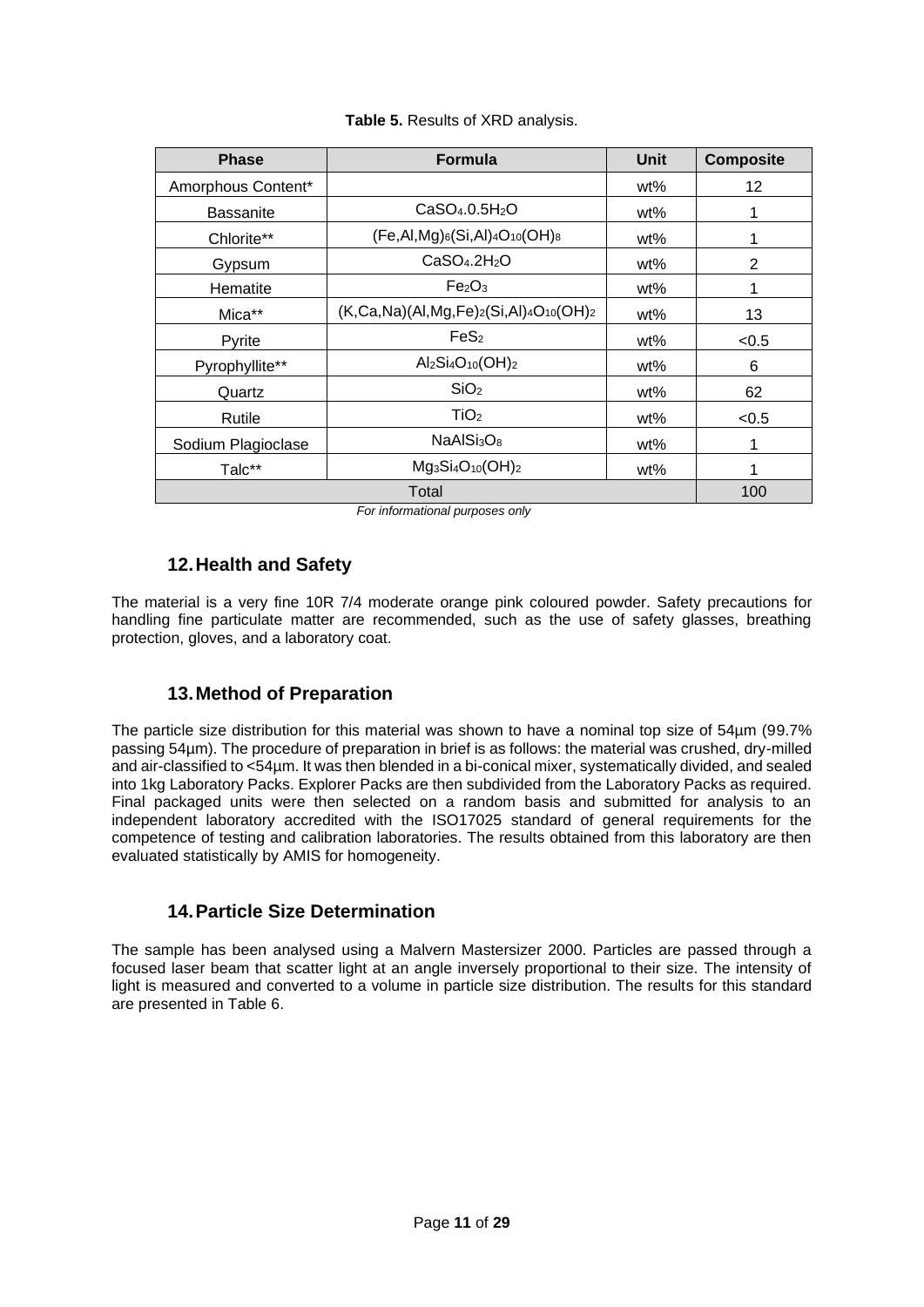| Size (µm)    | Vol. Under % |
|--------------|--------------|
| <45um        | 98.9         |
| <54um        | 99.7         |
| <63um        | 99.9         |
| <75um        | 100.0        |
| <90um        | 99.997       |
| $<$ 100 $um$ | 100          |
| $<$ 106 $um$ | 100          |
| $<$ 150 $um$ | 100          |

<span id="page-11-4"></span>**Table 6.** Particle Size Determination by laser diffraction.

 *For informational purposes only*

#### **15.Radioactivity**

<span id="page-11-0"></span>Shipments of this material require special labelling and placarding. AMIS0828 contains U (1.11 Bq/g) and Th 0.16 Bq/g) and is classified as EXEMPT MATERIAL in terms of "Safety Standards Series No. TS-R-1: Regulations for the Safe Transport of Radioactive Material, International Atomic Energy Agency, 2005, para 403, Table 1".

## **16.Handling**

<span id="page-11-1"></span>The material is packaged in Laboratory Packs and Explorer Packs that must be shaken or otherwise agitated before use. The analyte concentrations are quoted on a dry basis; therefore, the user needs to determine the moisture content to convert any obtained assay values to an air-dry basis (see [Appendix 6](#page-26-0) for an example calculation).

#### **17.Storage information**

<span id="page-11-2"></span>The material should be stored in a cool dry place, in such a way that it does not compromise the integrity of the CRM. The material should be stored in conditions which will ensure it does not absorb moisture.

#### **18.Methods of Analysis Requested**

<span id="page-11-3"></span>The following methods of analysis were requested:

- a) Au-Pb collection finished with either ICP-OES or ICP-MS or AAS or gravimetric finish
- b) Multi element scan to include all elements especially U-4-acid total digestion including HF finished with either ICP-OES or ICP-MS or AAS
- c) LOI and all major oxides including  $U/U_3O_8$  with XRF finish (Please specify the temperature for LOI)
- d) SG gas pycnometer
- e) S and C Combustion/LECO
- f) Moisture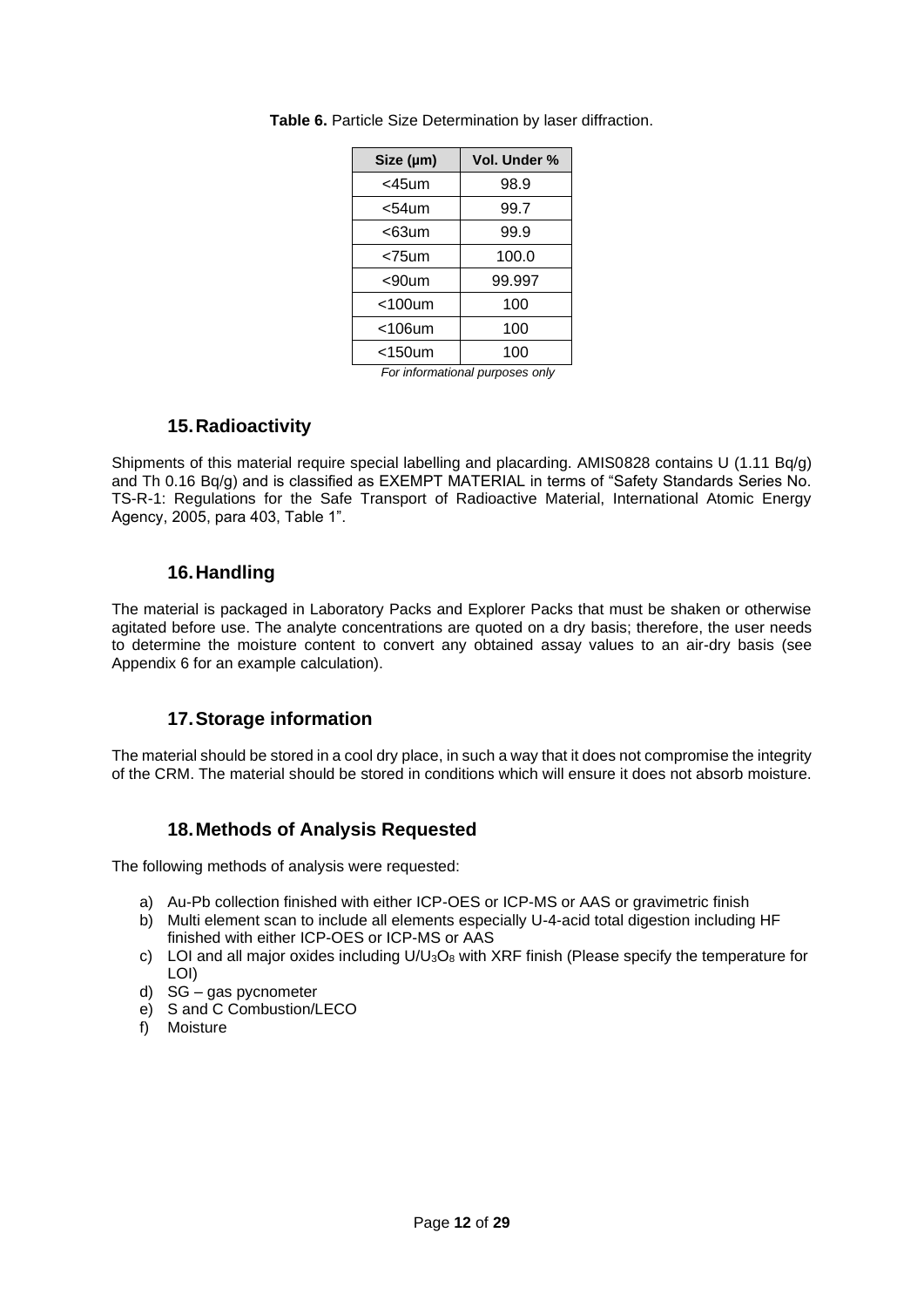#### **19.Information Requested of Participating Laboratories**

<span id="page-12-0"></span>The following information was requested of the participating laboratories for the development of this CRM:

- a) All aliquots used for all determinations to be stated.
- b) All results for major elements to be reported as oxides in percentage (%).
- c) All results for multi-element scans to be reported in parts per million (ppm).
- d) All results for Au to be reported in grams per ton (g/t).
- e) All QC data to include replicates, blanks and any certified reference material used.
- f) All Round robin samples must be treated the same as routine test samples.
- g) All results must be reported to maximum decimal places i.e., dependent on laboratories capabilities.
- h) Moisture correction factor to be used to calculate and determine the moisture content. The moisture correction factor is to be stipulated when reporting results.
- i) Results to be recorded onto the PT Reporting template provided (Include uncertainty of measurements) together with a copy of the PDF.
- j) Ensure correct PPE is used i.e., gloves, dust masks and protective clothing when handling and analyzing the samples
- k) Storage and analysis shall be conducted under controlled environmental conditions.
- l) Ensure all safety requirements as per your laboratory requirements are adhered to.
- m) Samples shall be retained for 60 days after completion of analysis, prior to being discarded.

#### **20.Certification of Mean and Estimation of Measurement Uncertainty**

<span id="page-12-1"></span>The samples used in this certification process have been selected in such a way as to represent the entire batch of material and were taken from the final packaged units; therefore, all sources of uncertainty are included in the combined standard uncertainty determination. Initially the data submitted by all the laboratories are subjected to a z-score test, equation [1] to exclude outliers and the remaining data sets examined for their normality in distribution. This is followed by the exclusion of further outliers as defined by the IUPAC Harmonized Protocol of 1995 in which both Cochran and a Grubbs test are applied until all outliers are identified, equations [2] and [3]. A grand mean and standard deviation are re-calculated using all remaining data (Thompson, 2008; Carr, 2011) (see Appendix 2)

#### **21.Two Standard Deviations**

<span id="page-12-2"></span>AMIS reports two-standard deviations (2s) with all certified values. Two -standard deviations are calculated using the expression:

Two standard deviations = 
$$
2(u_c)
$$

Where  $u_c$  is the standard combined uncertainty (see Appendix, equation [14]).

#### **22.Confidence Interval**

<span id="page-12-3"></span>AMIS reports a confidence interval (*CI*) with all certified values. Confidence interval as used by AMIS is:

Confidence Interval (CI) = 
$$
\frac{(t_{critical})s}{\sqrt{N}}
$$

Where, N is the number of laboratories (accepted laboratory data),  $t_{critical}$  is a two-tailed value for  $N-$ 1 degrees of freedom *(df)* and *s*, is the standard deviation of the accepted laboratory means. A twotailed critical value is found for *N* -1 degrees of freedom from either a *t*-distribution table [\(Appendix 8\)](#page-28-2) or MS Excel as =TINV (5%, df).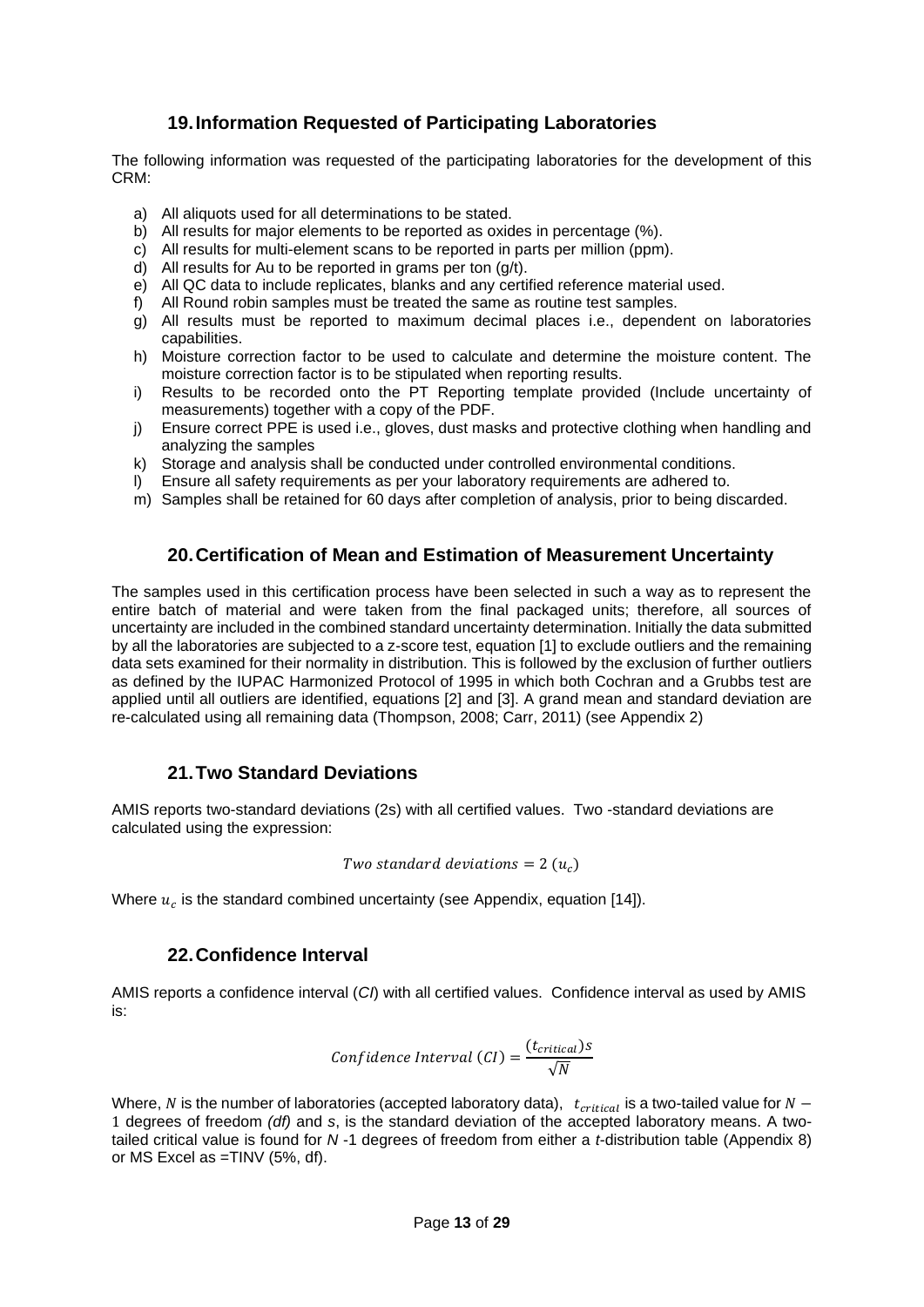#### **23.Expanded Uncertainty**

<span id="page-13-0"></span>ANOVA gives an estimate of the repeatability and the reproducibility of the data accepted for certification of the candidate reference material (see equations, [15] and [16], in the Appendix). Therefore, random variables (e.g., subsampling, instrument effects, interferences, operators and measurement conditions) that occur during the analysis of the candidate reference material by the various laboratories is considered. This approach does not necessarily quantify each individual source of uncertainty; however, the combined effect of random uncertainties is assessed (Ramsey & Ellison, 2007). A combined standard uncertainty is calculated from equation [14], which when multiplied by the t-critical value for *N*-1 laboratories, gives an *expanded uncertainty* at a 95% level of confidence. The expanded uncertainty is a measure of the doubt around the certified value at a level of 95% confidence. The expanded uncertainty is used in the validation of accuracy (see equation [18]).

## **24.Confidence Interval and Expanded Uncertainty**

<span id="page-13-1"></span>A combined standard uncertainty will be greater than a combined *CI*. This is because ANOVA considers the within-lab repeatability (that is repeatability within each lab group) as well as the repeatability between each lab data set. This attends to random variables that contribute to the measurement of uncertainty, during the analysis of the test sample at the participating laboratories. The within-lab repeatability and the between lab repeatability is combined as the square root of the sum of squares of these two values giving a combined standard uncertainty, at a 68% confidence level. Multiplying the combined standard uncertainty by the t-critical value for *N*-1, gives the expanded uncertainty at 95% level of confidence. It is recommended that the procedure described in [Appendix 5,](#page-25-2) *"Using the CRM in Quality Contro*l" be used, in setting the limits of the CRM. [Table 7](#page-13-2) below shows mean gold values obtained by fire assay lead collection, for nine different laboratories, the confidence interval, twostandard deviations, and expanded uncertainty.

| Lab No.        | Mean Au (g/t) | C1 | 0.0088 |
|----------------|---------------|----|--------|
|                | 0.268         | 2s | 0.031  |
| $\overline{2}$ | 0.273         | IJ | 0.04   |
| 3              | 0.270         |    |        |
| 4              | 0.288         |    |        |
| 5              | 0.274         |    |        |
| 6              | 0.256         |    |        |
| 7              | 0.263         |    |        |
| 8              | 0.258         |    |        |
| 9              | 0.288         |    |        |

<span id="page-13-2"></span>

| Table 7. Example of replicate assay data in which the CI, 2s and U are shown. |  |  |  |  |  |
|-------------------------------------------------------------------------------|--|--|--|--|--|
|-------------------------------------------------------------------------------|--|--|--|--|--|

| СI | 0.0088 |
|----|--------|
| 2s | 0.031  |
| "  | 0.04   |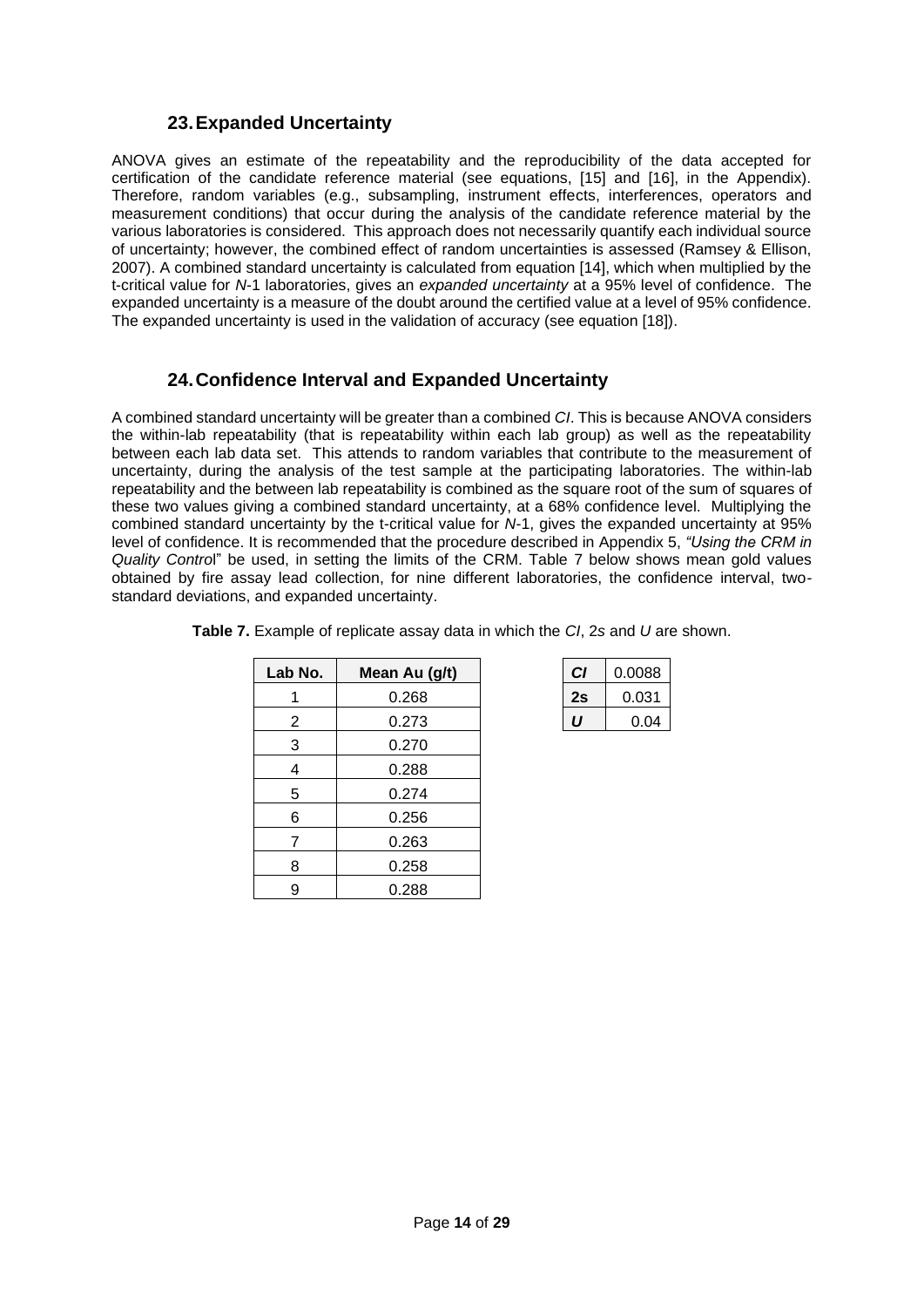#### **25.Participating Laboratories**

<span id="page-14-0"></span>The laboratories that provided timeous results are:

- 1. ActLabs Peru
- 2. ALS Geochemistry SA
- 3. Chromatech Services
- 4. Freda Rebecca Gold Mine
- 5. Harmony Assay Laboratories
- 6. Intertek Minerals Ltd Somisa SA Minesite Lab (Burkina Faso)
- 7. Intertek Perth
- 8. Mintek (South Africa)
- 9. SGS de México, S.A. de C.V.
- 10. SGS South Africa
- 11. SGS South Africa (Pty) Ltd Barberton
- 12. SGS Vaal

#### **26.Accepted Assay Data**

<span id="page-14-2"></span><span id="page-14-1"></span>Data from the 12 laboratories used for certification are set out in [Table 8.](#page-14-2)

**Table 8.** Data used to calculate the certified values after removal of outliers.

| <b>Pb Collection</b> | <b>Pb Collection</b> | <b>Pb Collection</b> | 4A MICP | <b>XRF</b> | <b>Combustion/LECO</b> | 4A MICP | SG                   |
|----------------------|----------------------|----------------------|---------|------------|------------------------|---------|----------------------|
| Au                   | Au                   | Au                   | U       | U          | S                      | S       | <b>SG</b>            |
| g/t                  | g/t                  | g/t                  | ppm     | ppm        | $\%$                   | %       | <b>Dimensionless</b> |
| 0.35                 | 0.40                 | 0.43                 | 89.03   | 94.00      | 0.94                   | 0.94    | 2.75                 |
| 0.42                 | 0.43                 | 0.45                 | 90.53   | 95.00      | 0.95                   | 0.94    | 2.76                 |
| 0.36                 | 0.43                 | 0.47                 | 92.13   | 95.00      | 0.94                   | 0.95    | 2.76                 |
| 0.39                 | 0.42                 | 0.46                 | 92.40   | 94.00      | 0.94                   | 0.94    | 2.78                 |
| 0.31                 | 0.38                 | 0.40                 | 90.96   | 98.00      | 0.94                   | 0.93    | 2.77                 |
| 0.35                 | 0.45                 | 0.41                 | 89.12   | 96.00      | 0.94                   | 0.95    | 2.76                 |
| 0.36                 | 0.48                 | 0.41                 | 90.63   | 100.00     | 0.94                   | 0.94    | 2.75                 |
| 0.39                 | 0.42                 | 0.40                 | 90.72   | 96.00      | 0.94                   | 0.93    | 2.78                 |
| 0.33                 | 0.46                 | 0.39                 | 87.55   | 80.60      | 0.96                   | 0.92    | 2.76                 |
| 0.33                 | 0.46                 | 0.41                 | 86.84   | 85.50      | 0.97                   | 0.90    | 2.76                 |
| 0.27                 | 0.44                 | 0.42                 | 84.12   | 80.90      | 0.98                   | 0.91    | 2.76                 |
| 0.32                 | 0.45                 | 0.40                 | 81.39   | 78.60      | 0.96                   | 0.92    | 2.76                 |
| 0.26                 | 0.46                 | 0.41                 | 81.32   | 81.60      | 0.98                   | 0.92    | 2.77                 |
| 0.30                 | 0.43                 | 0.42                 | 83.41   | 83.20      | 0.97                   | 0.91    | 2.76                 |
| 0.37                 | 0.44                 | 0.40                 | 83.36   | 80.60      | 0.98                   | 0.90    | 2.76                 |
| 0.35                 | 0.43                 | 0.40                 | 81.49   | 84.70      | 0.97                   | 0.92    |                      |
| 0.32                 | 0.40                 | 0.42                 |         |            |                        |         |                      |
| 0.41                 | 0.41                 | 0.42                 |         |            |                        |         |                      |
| 0.35                 | 0.40                 | 0.41                 |         |            |                        |         |                      |
| 0.32                 | 0.40                 | 0.42                 |         |            |                        |         |                      |
| 0.38                 | 0.40                 | 0.43                 |         |            |                        |         |                      |
| 0.40                 | 0.41                 | 0.40                 |         |            |                        |         |                      |
| 0.38                 | 0.40                 | 0.40                 |         |            |                        |         |                      |
| 0.43                 | 0.40                 | 0.42                 |         |            |                        |         |                      |
| 0.36                 | 0.42                 | 0.40                 |         |            |                        |         |                      |
| 0.39                 | 0.44                 | 0.38                 |         |            |                        |         |                      |
| 0.38                 | 0.43                 | 0.40                 |         |            |                        |         |                      |
| 0.42                 | 0.45                 | 0.37                 |         |            |                        |         |                      |
| 0.36                 |                      |                      |         |            |                        |         |                      |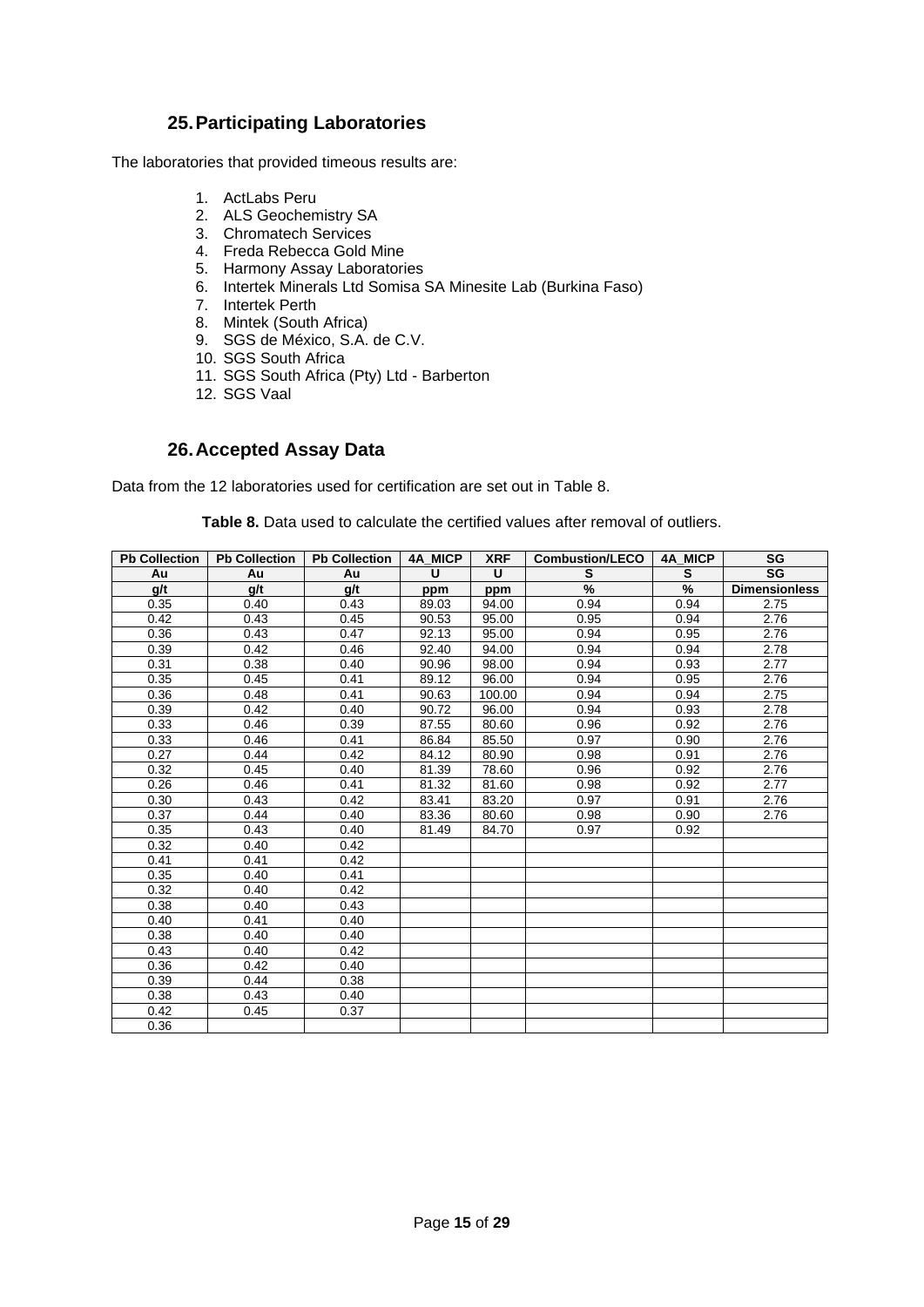## **Assay Data (Continued)**

| <b>4A MICP</b> | 4A MICP | 4A MICP | 4A MICP | 4A MICP | 4A_MICP | 4A MICP |
|----------------|---------|---------|---------|---------|---------|---------|
| AI             | As      | Ba      | Be      | Ca      | Co      | Cu      |
| ppm            | ppm     | ppm     | ppm     | ppm     | ppm     | ppm     |
| 45577.00       | 134.80  | 328.50  | 1.04    | 9777.00 | 47.40   | 88.40   |
| 45484.00       | 131.50  | 329.40  | 1.09    | 9745.00 | 46.40   | 83.30   |
| 46058.00       | 133.70  | 329.50  | 1.10    | 9847.00 | 46.60   | 85.30   |
| 45890.00       | 134.30  | 328.80  | 1.07    | 9810.00 | 46.90   | 83.00   |
| 45523.00       | 134.00  | 325.80  | 1.07    | 9691.00 | 46.90   | 83.30   |
| 45086.00       | 132.20  | 329.00  | 0.96    | 9843.00 | 47.30   | 85.00   |
| 45689.00       | 133.60  | 332.80  | 1.02    | 9765.00 | 46.80   | 83.40   |
| 45301.00       | 134.40  | 328.50  | 1.05    | 9684.00 | 47.00   | 85.10   |
| 44900.00       | 128.00  | 343.00  | 1.35    | 9400.00 | 50.00   | 87.30   |
| 45200.00       | 128.00  | 341.00  | 1.27    | 9400.00 | 52.00   | 84.00   |
| 44800.00       | 126.00  | 344.00  | 1.31    | 9400.00 | 51.00   | 83.60   |
| 45100.00       | 124.00  | 339.00  | 1.31    | 9400.00 | 51.00   | 86.70   |
| 45100.00       | 127.00  | 341.00  | 1.33    | 9400.00 | 50.00   | 84.80   |
| 45000.00       | 121.00  | 341.00  | 1.34    | 9400.00 | 51.00   | 80.60   |
| 45200.00       | 121.00  | 342.00  | 1.37    | 9400.00 | 46.00   | 86.20   |
| 45200.00       | 121.00  | 343.00  | 1.38    | 9400.00 | 46.00   | 86.80   |
|                | 144.00  | 314.00  | 1.00    |         | 46.00   | 86.60   |
|                | 143.00  | 320.00  | 1.10    |         | 47.00   | 86.10   |
|                | 138.00  | 311.00  | 1.00    |         | 45.00   | 86.50   |
|                | 138.00  | 311.00  | 1.00    |         | 47.00   | 87.30   |
|                | 143.00  | 314.00  | 1.00    |         | 46.00   | 87.10   |
|                | 140.00  | 315.00  | 1.00    |         | 45.00   | 85.30   |
|                | 142.00  | 318.00  | 1.00    |         |         | 83.30   |
|                | 138.00  | 320.00  | 1.10    |         |         | 83.40   |
|                | 130.00  |         |         |         |         | 80.40   |
|                | 129.00  |         |         |         |         | 82.40   |
|                | 132.00  |         |         |         |         | 80.80   |
|                | 127.00  |         |         |         |         | 82.20   |
|                | 132.00  |         |         |         |         | 79.90   |
|                | 130.00  |         |         |         |         | 84.60   |
|                | 132.00  |         |         |         |         |         |
|                | 137.00  |         |         |         |         |         |

## **Assay Data (Continued)**

| <b>4A MICP</b> | 4A MICP  | 4A MICP | 4A MICP | 4A MICP | 4A MICP | <b>4A MICP</b> | 4A MICP   |
|----------------|----------|---------|---------|---------|---------|----------------|-----------|
| Ga             | K        | La      | Li      | Mq      | Mn      | Mo             | <b>Na</b> |
| ppm            | ppm      | ppm     | ppm     | ppm     | ppm     | ppm            | ppm       |
| 10.60          | 14654.00 | 46.04   | 9.50    | 2785.00 | 1313.00 | 3.50           | 1796.00   |
| 10.32          | 14626.00 | 45.29   | 9.20    | 2769.00 | 1313.00 | 3.60           | 1778.00   |
| 10.62          | 14778.00 | 45.66   | 9.10    | 2797.00 | 1331.00 | 3.50           | 1791.00   |
| 10.47          | 14796.00 | 45.32   | 9.00    | 2793.00 | 1329.00 | 3.50           | 1788.00   |
| 10.28          | 14650.00 | 45.52   | 9.00    | 2758.00 | 1320.00 | 3.40           | 1769.00   |
| 10.62          | 14547.00 | 45.45   | 9.10    | 2806.00 | 1308.00 | 3.50           | 1811.00   |
| 10.15          | 14731.00 | 45.37   | 9.10    | 2774.00 | 1330.00 | 3.50           | 1783.00   |
| 10.45          | 14541.00 | 45.65   | 9.00    | 2746.00 | 1315.00 | 3.40           | 1766.00   |
| 10.58          | 14000.00 | 46.60   | 10.00   | 2600.00 | 1360.00 | 4.00           | 1800.00   |
| 10.65          | 14200.00 | 45.80   | 10.00   | 2600.00 | 1351.00 | 4.00           | 1700.00   |
| 10.34          | 14100.00 | 46.30   | 9.00    | 2600.00 | 1374.00 | 4.00           | 1800.00   |
| 9.81           | 14200.00 | 45.40   | 10.00   | 2600.00 | 1373.00 | 4.00           | 1700.00   |
| 9.94           | 14200.00 | 47.10   | 10.00   | 2600.00 | 1359.00 | 4.00           | 1800.00   |
| 10.39          | 14200.00 | 46.30   | 9.00    | 2600.00 | 1371.00 | 3.00           | 1700.00   |
| 10.30          | 14200.00 | 46.70   | 9.00    | 2600.00 | 1352.00 | 3.00           | 1800.00   |
| 9.89           | 14200.00 | 46.10   | 9.00    | 2600.00 | 1359.00 | 3.00           | 1800.00   |
|                |          | 41.10   | 10.00   |         | 1269.00 | 3.00           |           |
|                |          | 42.50   | 10.00   |         | 1267.00 | 3.00           |           |
|                |          | 40.90   | 9.00    |         | 1265.00 | 3.00           |           |
|                |          | 41.00   | 10.00   |         | 1295.00 | 3.00           |           |
|                |          | 41.20   | 10.00   |         | 1262.00 | 3.00           |           |
|                |          | 41.30   | 9.00    |         | 1272.00 |                |           |
|                |          | 41.80   | 9.00    |         | 1254.00 |                |           |
|                |          | 42.00   | 10.00   |         | 1270.00 |                |           |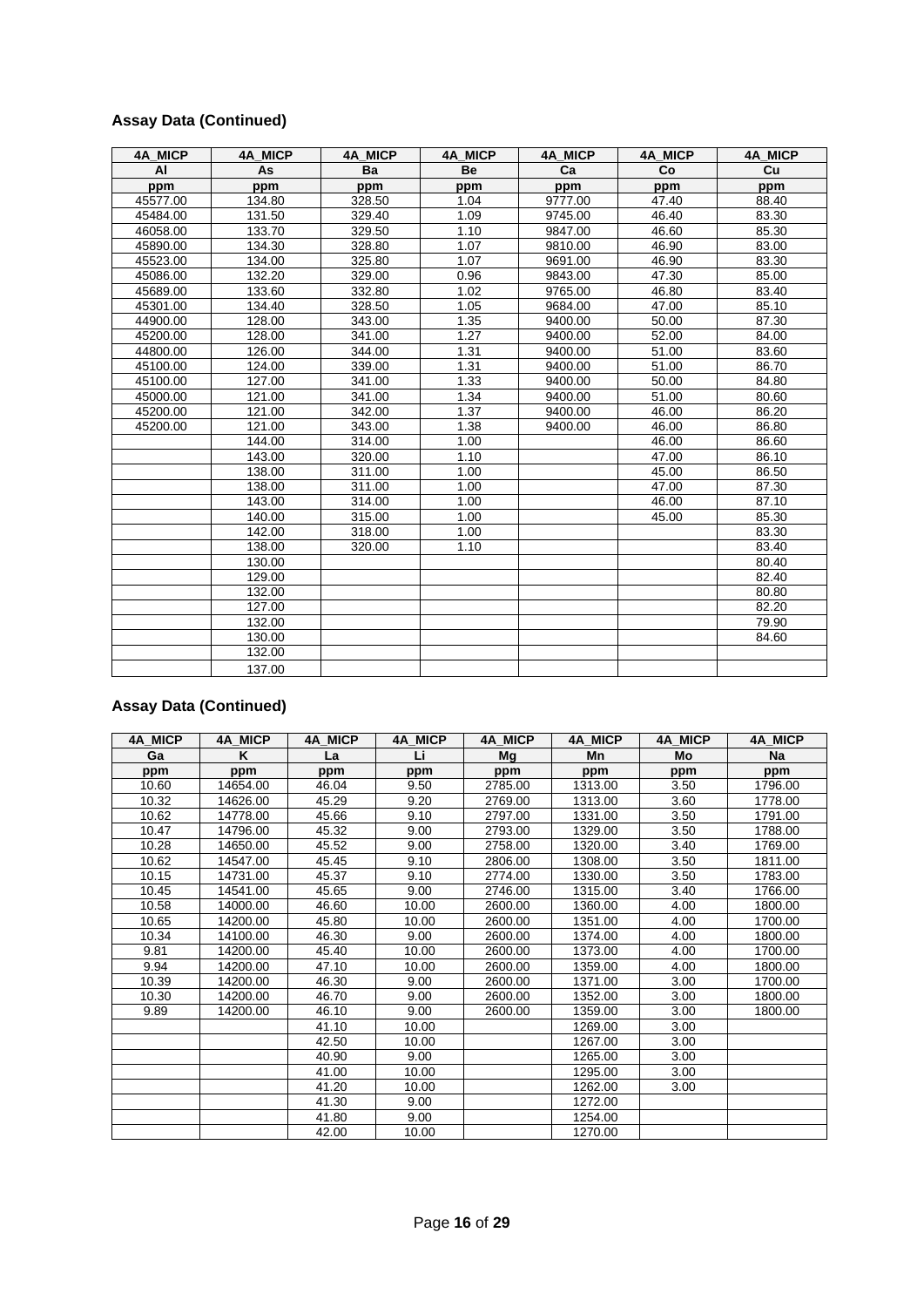## **Assay Data (Continued)**

| 4A MICP | <b>4A MICP</b> | <b>4A MICP</b> | 4A MICP | <b>4A MICP</b> | 4A MICP | 4A MICP |
|---------|----------------|----------------|---------|----------------|---------|---------|
| Ni      | Pb             | <b>Sc</b>      | Sr      | $\mathbf v$    | Y       | Zn      |
| ppm     | ppm            | ppm            | ppm     | ppm            | ppm     | ppm     |
| 124.80  | 151.30         | 5.00           | 55.70   | 33.00          | 17.45   | 165.00  |
| 123.80  | 152.60         | 4.80           | 55.56   | 34.00          | 15.44   | 162.00  |
| 125.40  | 151.30         | 4.90           | 56.32   | 34.00          | 17.37   | 164.00  |
| 123.50  | 154.10         | 5.00           | 55.48   | 34.00          | 16.50   | 163.00  |
| 124.10  | 151.20         | 4.90           | 56.53   | 33.00          | 15.79   | 165.00  |
| 124.00  | 151.20         | 4.80           | 56.10   | 32.00          | 15.45   | 168.00  |
| 123.70  | 149.00         | 5.00           | 55.01   | 34.00          | 15.37   | 164.00  |
| 124.10  | 149.20         | 5.00           | 56.19   | 34.00          | 15.82   | 163.00  |
| 133.00  | 143.00         | 6.10           | 63.50   | 47.00          | 12.30   | 176.90  |
| 134.00  | 145.00         | 6.10           | 61.60   | 45.00          | 12.40   | 176.70  |
| 130.00  | 144.00         | 6.10           | 62.60   | 47.00          | 12.10   | 180.60  |
| 132.00  | 146.00         | 6.10           | 61.40   | 46.00          | 11.90   | 177.30  |
| 132.00  | 143.00         | 5.70           | 61.70   | 45.00          | 12.00   | 179.20  |
| 131.00  | 147.00         | 5.90           | 60.60   | 43.00          | 12.00   | 178.90  |
| 131.00  | 144.00         | 5.80           | 63.40   | 42.00          | 11.60   | 180.20  |
| 130.00  | 146.00         | 5.10           | 61.00   | 45.00          | 11.60   | 181.40  |
| 123.00  |                | 5.10           | 58.10   | 36.00          | 17.00   |         |
| 122.00  |                | 5.30           | 59.60   | 36.00          | 16.50   |         |
| 122.00  |                | 4.90           | 56.80   | 35.00          | 16.50   |         |
| 124.00  |                | 5.20           | 58.10   | 39.00          | 17.30   |         |
| 120.00  |                | 5.10           | 58.00   | 37.00          | 15.50   |         |
| 125.00  |                | 4.90           | 57.90   | 37.00          | 15.60   |         |
| 119.00  |                | 5.10           | 57.30   | 39.00          | 16.10   |         |
| 119.00  |                | 4.80           | 58.50   | 36.00          | 17.90   |         |
|         |                | 5.00           |         | 37.00          | 15.10   |         |
|         |                | 4.80           |         | 36.00          | 14.70   |         |
|         |                | 4.80           |         | 37.00          | 15.10   |         |
|         |                | 4.90           |         | 38.00          | 14.70   |         |
|         |                | 4.80           |         | 36.00          | 15.40   |         |
|         |                | 4.90           |         | 38.00          | 15.70   |         |
|         |                | 5.20           |         | 37.00          | 15.30   |         |
|         |                |                |         | 36.00          | 14.90   |         |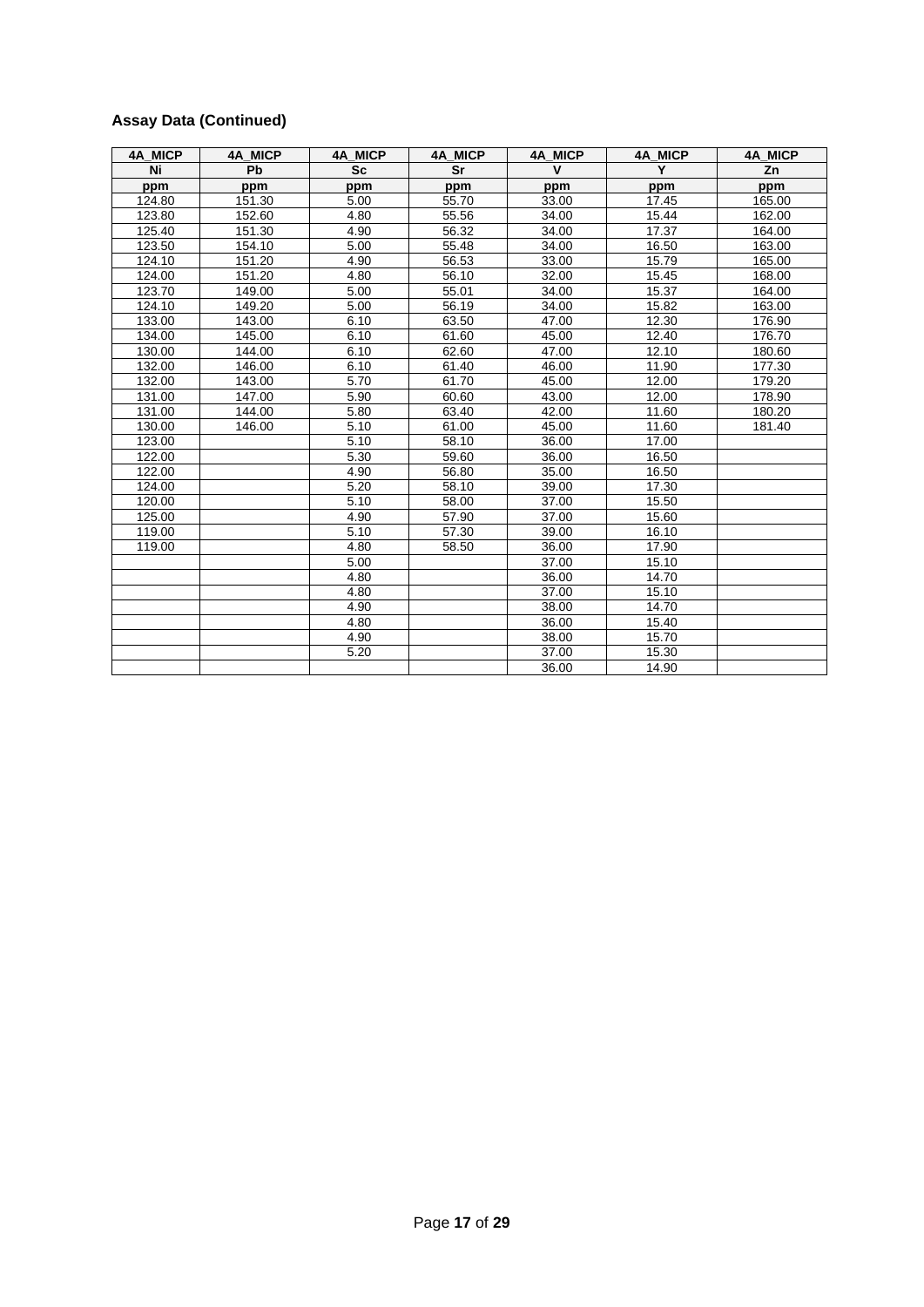## **27.Reported Values**

<span id="page-17-0"></span>The certified values listed in this certificate fulfil the AMIS statistical criteria (see section [20\)](#page-12-1) regarding agreement for certification and have been independently validated by Allan Fraser.

## **28.Validation of Accu**r**acy (Trueness)**

<span id="page-17-1"></span>This CRM can be used to validate accuracy (trueness) as required in method validation as stated in the ISO17025 standard. See [Appendix 2](#page-24-1) for an example on the validation of accuracy using replicate data derived from the analysis of a CRM.

#### **29.Metrological Traceability**

<span id="page-17-2"></span>The values quoted herein are based on the consensus values derived from statistical analysis of the data from an inter-laboratory measurement program. Traceability to SI units is via the standards used by the individual laboratories the majority of which are accredited to the ISO17025 general requirements for the competence of testing and calibration laboratories and who have maintained measurement traceability during the analytical process.

#### **30.Period of Validity**

<span id="page-17-3"></span>The certified values are valid for this product, while still sealed in its original packaging, until notification to the contrary. The stability of the material will be subject to continuous testing for the duration of the inventory. Should product stability become an issue, all customers will be notified and notification to that effect will be placed on the [www.amis.co.za](http://www.amis.co.za/) website.

#### **31.Minimum Sample Size**

<span id="page-17-4"></span>Most of the laboratories reporting, used a 0.5g sample size for the ICP-OES and a 30g sample size for the fire assay. These are the recommended minimum sample sizes for the use of this material.

#### **32.Availability**

<span id="page-17-5"></span>This product is available in Laboratory Packs containing 1kg of material and Explorer Packs containing custom weights (from *3*0g to 250g) of material. The Laboratory Packs are sealed bottles delivered in sealed foil pouches. The Explorer Packs contain material in standard geochem envelopes, nitrogen flushed, and vacuum sealed in foil pouches.

#### **33.Recommended use in Quality Control**

<span id="page-17-6"></span>Users should set their own limits *i.e.,* 1, 2 and 3 standard deviations from an obtained mean value based on at least 10 replicate analyses using this CRM (see [Appendix 5](#page-25-2) for detail on the use of this CRM in quality control).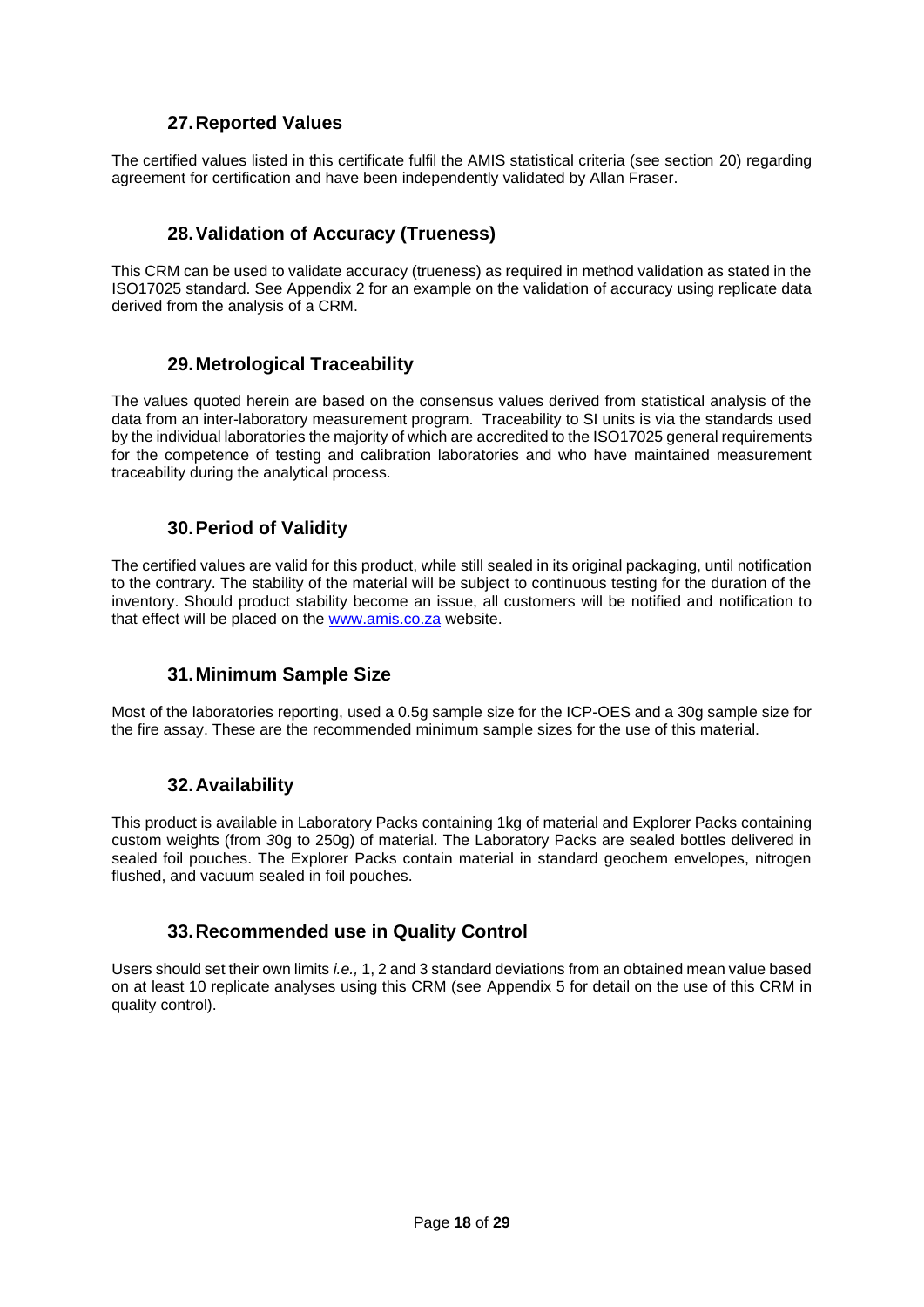#### **34.Legal Notice**

<span id="page-18-0"></span>This certificate and the reference material described in it have been prepared with due care and attention. However, AMIS, Daishnee Padayachee and Allan Fraser; accept no liability for any decisions or actions taken following the use of the reference material.

**Date of Version 000:** 19 May 2022

**Version:** 000

**Approving Officer:** 

Roset **African Mineral Standards: \_\_\_\_\_\_\_\_\_\_\_\_\_\_\_\_\_\_\_\_\_\_\_\_\_\_\_\_\_\_\_\_\_\_\_\_\_\_\_**

 **Daishnee Padayachee (Senior Quality Specialist)**

**Certifying Officer:** 

**MA** 

**Geochemist:\_\_\_\_\_\_\_\_\_\_\_\_\_\_\_\_\_\_\_\_\_\_\_\_\_\_\_\_\_\_\_\_\_\_\_\_\_\_\_\_\_\_\_\_\_\_\_\_\_\_**

**Allan Fraser** M.Sc. (Geology), N.D. (Analytical Chem.), Pr.Sci.Nat. Pr.Chem.SA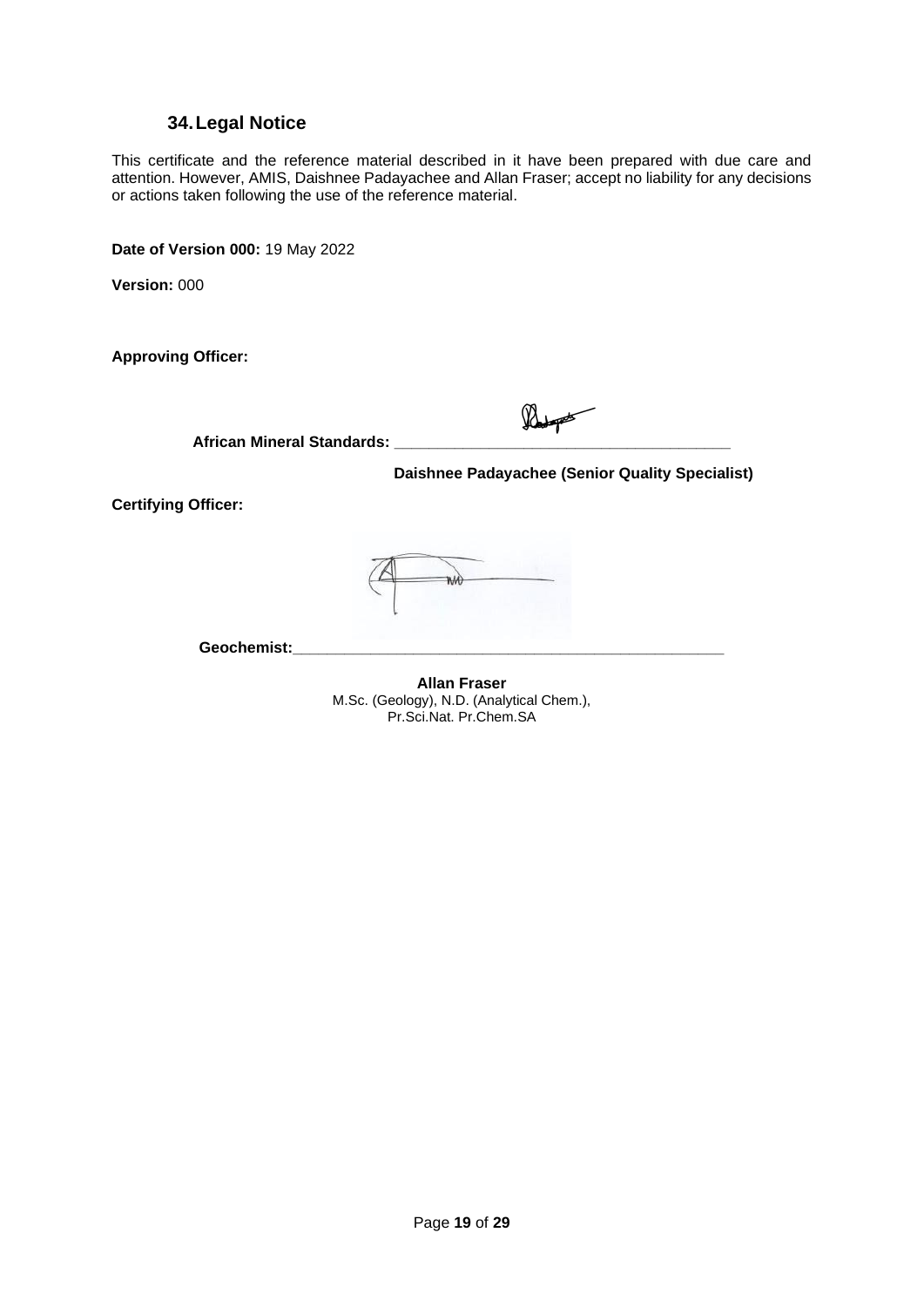## <span id="page-19-0"></span>**References**

- Abzalov, M. (2011). Sampling Errors and Control of Assay Data Quality in Exploration and Mining Geology, Applications and Experiences of Quality Control. Ivanov, O., (Ed.), InTech, DOI: 10.5772/14965. Available from: [http://www.intechopen.com/books/applications-and](http://www.intechopen.com/books/applications-and-experiences-of-quality-control/sampling-errors-and-control-of-assay-data-quality-in-exploration-and-mining-geology)[experiences-of-quality-control/sampling-errors-and-control-of-assay-data-quality-in](http://www.intechopen.com/books/applications-and-experiences-of-quality-control/sampling-errors-and-control-of-assay-data-quality-in-exploration-and-mining-geology)[exploration-and-mining-geology.](http://www.intechopen.com/books/applications-and-experiences-of-quality-control/sampling-errors-and-control-of-assay-data-quality-in-exploration-and-mining-geology) Accessed 25<sup>th</sup> September, 2016.
- ASTM E122-09e1, Standard Practice for Calculating Sample Size to Estimate, With Specified Precision, the Average for a Characteristic of a Lot or Process, ASTM International, West Conshohocken, PA, 2011, www.astm.org
- Barwick V.J., Pritchard E. (Eds). (2011). Eurachem Guide; Terminology in Analytical Measurement Introduction to VIM 3 (2011). ISBN 978-0-948926-29-7.
- Carr R.H. (2011). Estimating errors using graphs and taking good data. California State University Los Angeles. March 2011. 14. [http://web.calstatela.edu/faculty/kaniol/Err-Gph-Meas-](http://web.calstatela.edu/faculty/kaniol/Err-Gph-Meas-IBooklet.pdf)[IBooklet.pdf.](http://web.calstatela.edu/faculty/kaniol/Err-Gph-Meas-IBooklet.pdf) Retrieved: 29 August, 2016.
- Cochran, W.G. (1950). The Comparison of Percentages in Matched Samples. Biometrika, 37, 256-66.
- Ellison, S., Barwick, V., Duguid Farrant, T. (2009). *Practical statistics for the analytical scientist, a bench guide. 2nd Edition.* RSC Publishing. 25-172.
- ERM Application Note 1. (2005). Comparison of a measurement value with a certified value. European Commission – Joint Research Centre Institute for Reference Materials and Measurements (IRMM). 1-2.
- EURACHEM / CITAC Guide CG 4, (2012). Quantifying uncertainty in analytical measurement.  $3<sup>rd</sup>$ Edition. Editors: Ellison, S. L. R., Williams, A. 4-121.
- Eurolab Technical Report No.1/2007. (2007). Measurement uncertainty revisited: Alternative approaches to uncertainty evaluation. European Federation of National Associations of Measurement, Testing and Laboratories. 43-46.
- Fraser, A.W. (2015). Minimising uncertainty in measurement and improving limit of detection in gold bearing ores from concentrations predicted by linear regression in atomic absorption spectrometry. M.Sc. thesis (unpublished), University of Johannesburg: 199 pages.
- Grubbs, F.E. (1969). Procedures for detecting outlying observations in samples. *Technometrics*, 11, 1969. 1-21.
- Horwitz, W., Albert, R. (2006). The Horwitz Ratio (HorRat): A useful index of method performance with respect to precision, Journal of Association of Official Analytical Chemists International, 89: 1095-1109.
- ISO/IEC 17025:2005(E).(2005). *General requirements for the competence of testing and calibration laboratories.* 2<sup>nd</sup> Edition: 14-59.
- ISO Guide 35 (2017). Certification of reference materials General and Statistical principles,  $4<sup>th</sup>$ edition. ISO/REMCO WG 1.
- ISO 5725-2:1994. Accuracy (trueness and precision) of measurement methods and results -- Part 2: Basic method for the determination of repeatability and reproducibility of a standard measurement method.
- Long, J., Winefordner, J. (1983). Limit of detection a closer look at the IUPAC definition. Analytical Chemistry 55: 712A - 724A.
- Miller, J., Miller, J. (2010). *Statistics for analytical chemistry.* 6<sup>th</sup> Edition. New York: Ellis Horwood.36-126.
- Nelsen T.C., Wehling P. (2008). Collaborative studies for quantitative chemical analytical methods. AACC International Report. Cereal Foods World. September – October 2008, Vol. 53, No. 5. 285-288.
- Skoog, D., West, D. (1982). *Fundamentals of analytical chemistry.* 4th Edition. CBS College Publishing. Holt Saunders International Editions:39-73.
- Thompson, M. (Ed.) (2008). Test for 'sufficient homogeneity' in a reference material. Analytical Methods Committee, AMCTB 17A, ISSN 1757*-*5958.
- Thompson, M. (Ed.) (2010). Internal quality control in routine analysis. AMC Technical Brief. Analytical Methods Committee. AMCTB No.46. 2010. Issn 1757-5958.
- Thompson, M., Lowthian, P. (2011). *Notes on statistics and data quality for analytical chemists.* Imperial College Press: 15-115.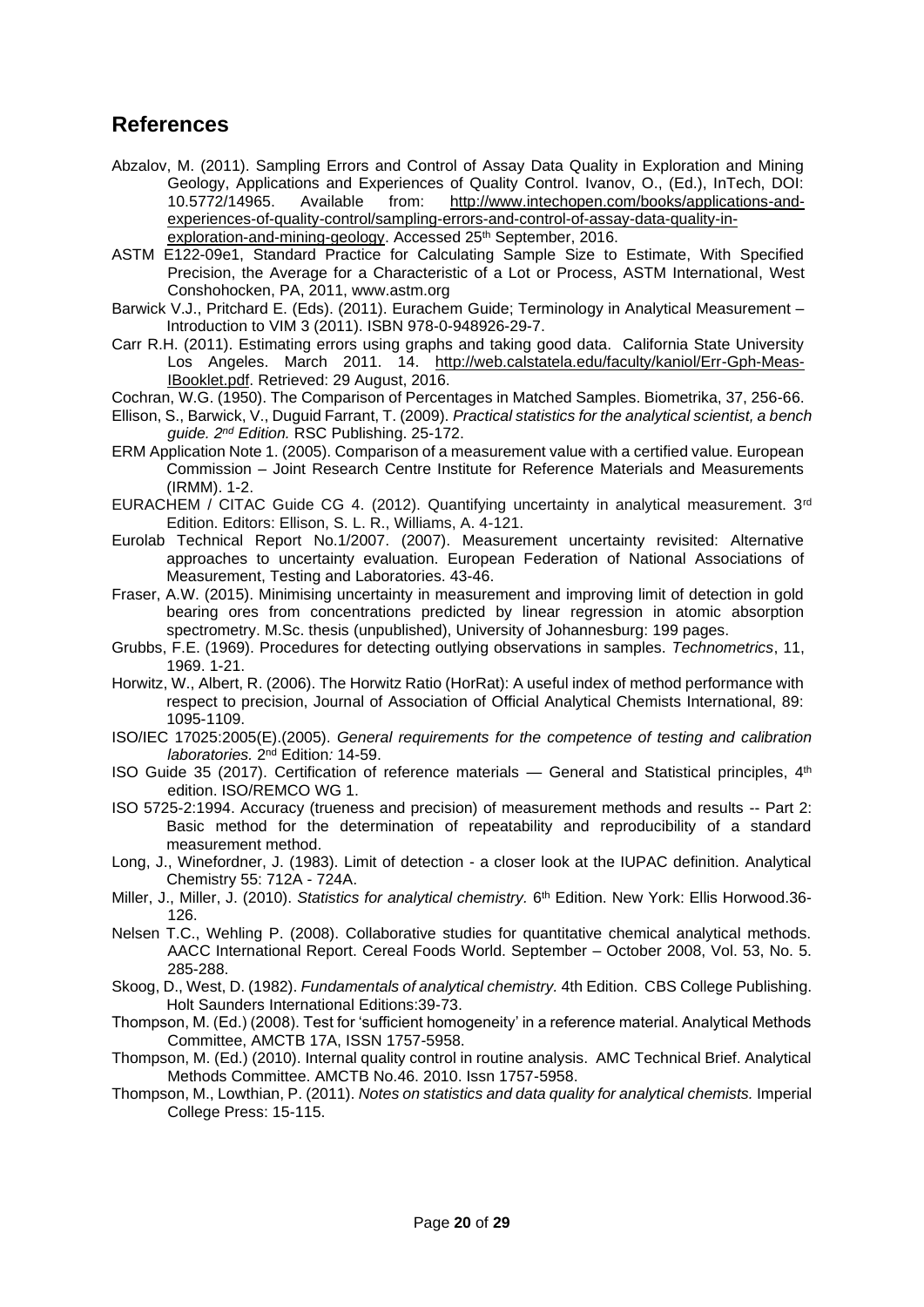# <span id="page-20-0"></span>**Appendices**

Appendix 1 through 8, prepared by Allan Fraser.

#### <span id="page-20-1"></span>**Appendix 1.** Certification of Reference Material and Estimation of Measurement Uncertainty

In the establishment of a consensus value for the CRM, outlier tests are carried out followed by performance statistics and the estimation of the measurement uncertainty. In practice, it is highly likely that data generated by multiple laboratories as an inter-laboratory comparison of material for certification, will contain erroneous as well as extreme measurements (outliers). The influence of outliers on summary statistics needs to be minimised by the application of procedures for outlier identification on raw data. The use of *z*-scoring, Cochran's test for suspect repeatability variances, along with Grubbs test for suspect measurement values allows for the detection of outliers (IUPAC, 2006). Method performance in terms of precision as relative standard deviation is judged by the application of the Horwitz ratio, which gives an indication of whether the observed relative standard deviation at the concentration levels of analyte determined are acceptable (Horwitz & Albert, 2006).

In the absence of an extensive uncertainty budget, measurement uncertainty is estimated from the reproducibility standard deviation from inter-laboratory data and reported as an expanded uncertainty at a level of confidence of 95% (Miller & Miller, 2010).

The steps below give detail on the establishment of a consensus value through the elimination of outliers, method performance and estimation of measurement uncertainty using standard uncertainties and the analysis of variance.

#### *Z-Score*

A z-score is calculated using equation [1]:

$$
z = \frac{x - x_a}{s_p} \tag{1}
$$

Where, x is the result of a submitted sample,  $x_a$  is the mean and  $s_p$  is the standard deviation of the submitted results from all the participating laboratories. Z-Scores are interpreted as follows:

 $|z|$  ≤2 satisfactory performance  $2 < |z| \leq 3$  questionable performance  $|z|$ >2 unsatisfactory performance

(Thompson & Lowthian, 2011)

Data with z-scores exceeding two are discarded and are not included for further assessment.

#### *Cochran's Test*

The test of Cochran (1950) as shown in equation [2] is applied to any suspect repeatability variances:

$$
C_{calc} = \frac{S_{max}^2}{\sum_{i=1}^l S_i^2}
$$
 [2]

Where,  $\mathcal{C}_{calc}$  ,  $\varsigma^2_{max}$  and  $\sum_{i=1}^l s_i^2$ , are the calculated values for Cochran's test, data set with the maximum variance and the sum of the variances of all of the participating,  $l$  laboratory datasets. The  $C_{calc}$  value is compared with a critical value,  $C_{crit}$  at a level of confidence of 95% and an alpha of 0.05% (see Ellison, *et al.,* 2009, Appendix A, Table A.3a, page 209 for a table of critical values for the test of Cochran at LOC 95%).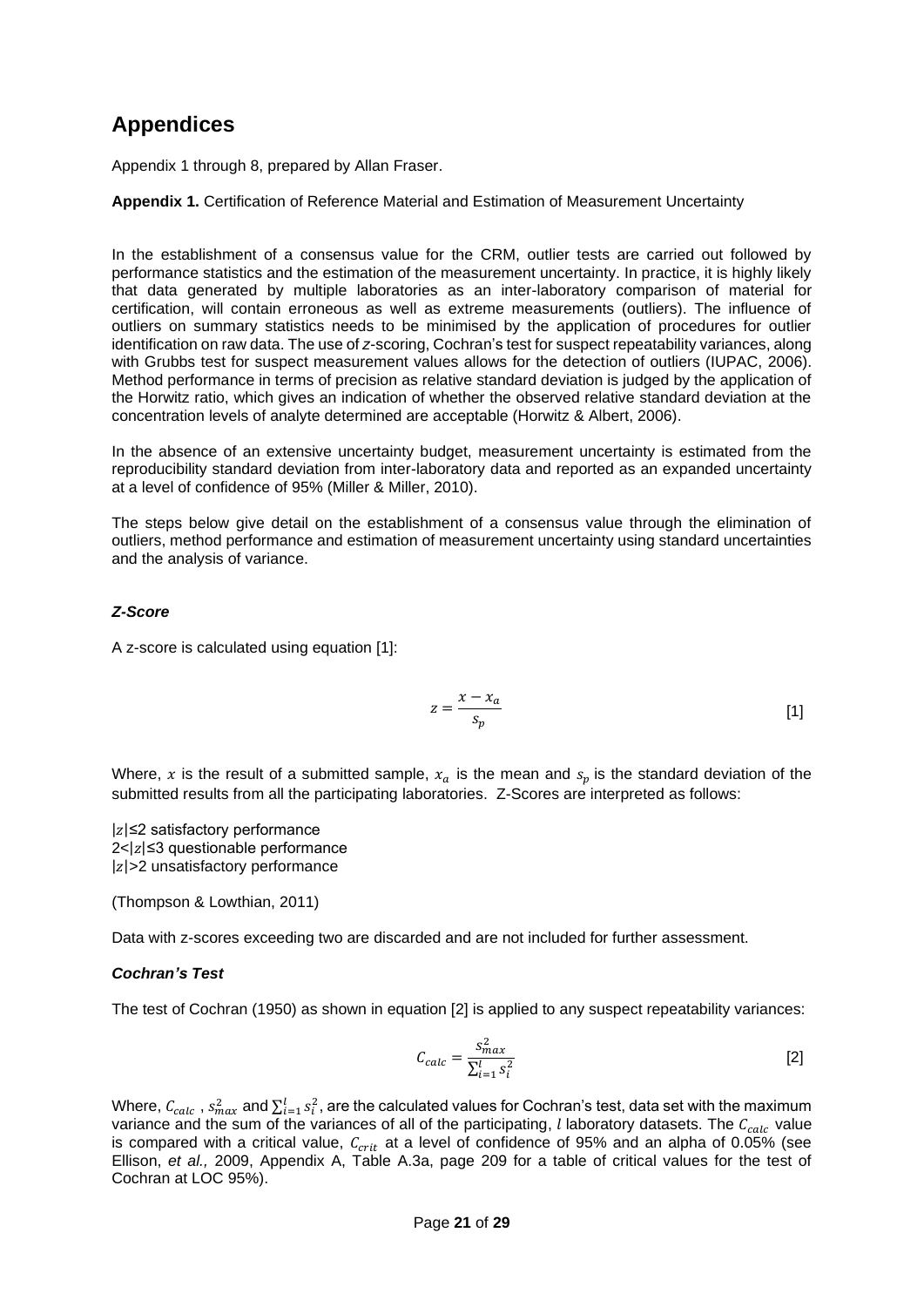According to ISO 5725-2 (1999), results from a laboratory with a suspect repeatability variance can be excluded if it is shown by the Cochran test to be an outlier. Therefore, if  $C_{calc} > C_{crit}$ , the laboratory with the maximum variance is removed. The data found to be excluded should not be >2/9, or 22% of the total data.

#### *Grubbs Test*

The test of Grubbs (1969) calculates a test statistic,  $G_{calc}$  and in the detection of a single outlier,  $G_1$  is found by using

$$
G_{1\,calc} = \frac{|Suspect\ value - \bar{x}|}{s} \tag{3}
$$

Where, the sample mean and standard deviation,  $\bar{x}$  and s, are calculated with the suspect value included. The  $G_1_{calc}$  statistic is compared to a critical value for *N* measurements. See Ellison, *et al.*, 2009, Appendix A, Table A.2, page 208 for a table of critical values for the test of Cochran at LOC 95%.

#### **Method Performance**

The Horwitz function is used to assess the performance of the data under consideration, with respect to precision (Horwitz & Albert, 2006). A calculated %RSD is found using the Horwitz expression

$$
\%RSD = \pm 2^{(1-0.5\log C)} \tag{4}
$$

where, *C* is the analyte concentration in percent divided by 100 and log is the natural logarithm. The observed %RSD is calculated as

$$
Observed\ \%RSD = \frac{s}{Mean}x100\tag{5}
$$

where *s* is the standard deviation of n replicates.

The ratio of the observed %RSD and the calculated %RSD gives the Horwitz ratio (HorRat):

$$
HorRat = \frac{\%RSD \ Observed}{\%RSD \ Calculated}
$$
 [6]

A HorRat <2 indicates that the method is of adequate precision. Should the HorRat be >2 the overall data are discarded, and the candidate material considered not suitable for certification as the precision is excessive for the concentration of the analyte being determined (Nelsen & Wehling, 2008).

#### **Grand Mean**

The grand mean  $(\bar{x})$  *i.e.* the certified value of a dataset is the total of all the data values divided by the total sample size (*n*):

$$
\bar{\overline{x}} = \sum_{n=1}^{\infty} \overline{z} \tag{7}
$$

#### **Certified Value**

From ANOVA as per the description in section [20,](#page-12-1) an 'appropriate precision' as shown in [8] is calculated for sufficient homogeneity (Thompson, 2008):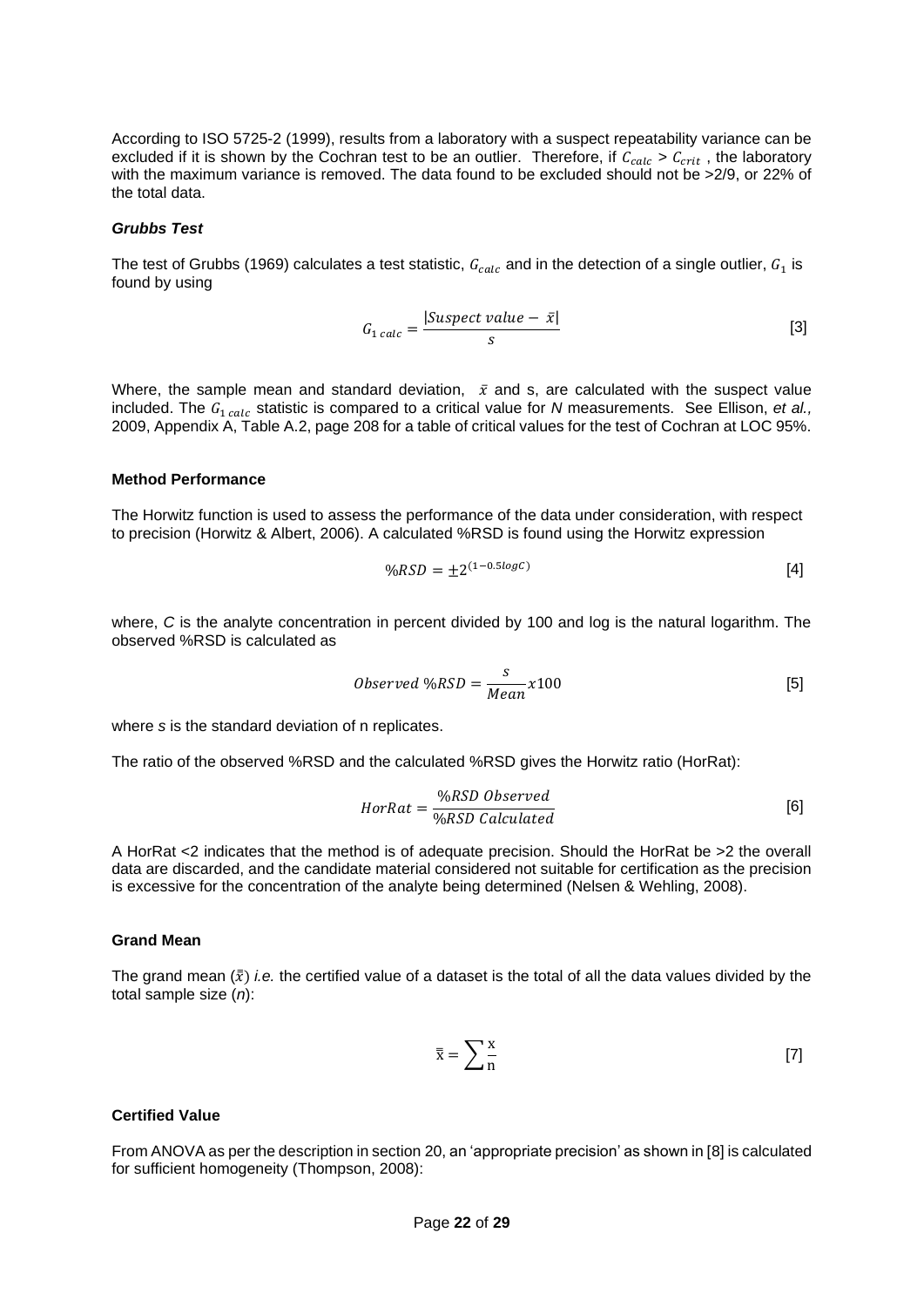$s_r \leq 0.3 u_c$ [8]

Where,  $s_r$  is the within laboratory repeatability, as determined from [14]. Once [8] is satisfied, a grand mean [7] is calculated and this is taken to be the certified value.

#### **Total Variation (SST)**

The total variation (not the variance) comprises the sum of the squares of the differences of each mean with the grand mean.

$$
SST = \sum (x - \bar{\bar{x}})^2
$$
 [9]

#### **Between Group Variation (SSB)**

The *variation* due to the between the laboratories is denoted SSB or Sum of Squares Between laboratories and given by [10]. If the laboratory means are close to each other (and therefore the Grand Mean) SSB will be a small value. There are P samples involved with one datum value for each sample (the sample mean), so there are P-1 degrees of freedom.

$$
SSB = \sum n(\bar{x} - \bar{\bar{x}})^2
$$
 [10]

The *variance* due to the interaction between the laboratories is denoted MSB for Mean Square Between groups and is the SSB divided by its degrees of freedom.

$$
MS = \frac{SSB}{n-1} \tag{11}
$$

#### **Within Group Variation (SSW)**

The variation due to differences within individual samples is denoted SSW for Sum of Squares Within laboratories. The degrees of freedom are equal to the sum of the individual degrees of freedom for each sample. Since each sample has degrees of freedom *(df)* equal to one less than their sample sizes, and there are *k* samples, the total degrees of freedom is P less than the total sample size: *df* = *n* - P.

$$
SSW = \sum df \cdot s^2 \tag{12}
$$

The variance due to the differences within individual samples is denoted MSW for Mean Square Within groups. This is the within group variation divided by its degrees of freedom:

$$
MSW = \frac{SSW}{P - n} \tag{13}
$$

From equations [9] through [13], the ANOVA table as shown in [Table 9](#page-23-0) is developed.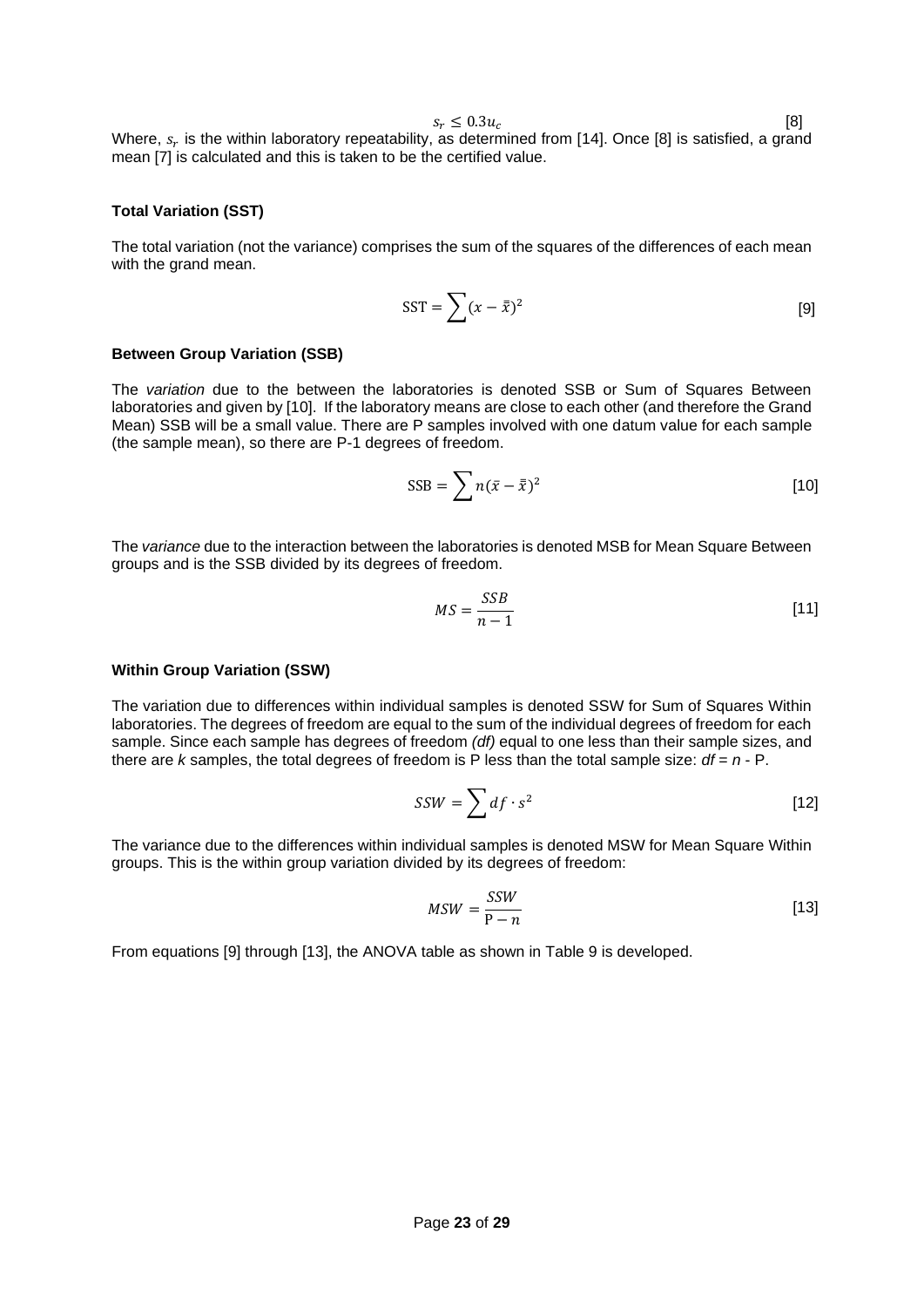<span id="page-23-0"></span>**Table 9.** A single-factor ANOVA table showing key elements. Where P is the total number of groups, or laboratories. P-1 is 1 less than number of laboratories, P (n-1) is the number of data values minus number of groups (equals degrees of freedom for each group added together), and P-1 + P(n-1) is 1 less than the number of data points. MS is the mean squares of between laboratories and within laboratories. After Ellison *et al.,* (2009), Table 6.2, page 61.

| <b>Source</b>                  | Sum of<br><b>Squares</b> | df                  | Mean Sum of<br><b>Squares</b> |         | р                       | $F_{\text{crit}}$ |
|--------------------------------|--------------------------|---------------------|-------------------------------|---------|-------------------------|-------------------|
| <b>Between</b><br>Laboratories | <b>SSB</b>               | $P-1$               | MSB=SSB/df                    | MSB/MSW | $=$ FDIST $(x, df, df)$ | F-table           |
| Within<br>Laboratories         | <b>SSW</b>               | $P(n-1)$            | MSW=SSW/df                    |         |                         |                   |
| Total                          | SSB+SSW                  | $P-1 +$<br>$P(n-1)$ |                               |         |                         |                   |

#### **Combined Standard Uncertainty**

The combined standard uncertainty  $(u_c)$  represents the effects of random events such as days, instruments, and analysts on the precision of the analytical procedures of all accepted data of the participating laboratories. Using the output from ANOVA, the combined standard uncertainty  $(u_c)$  is determined from the square root of the sum of squares of the variances of the within laboratory repeatability,  $s_r$  and the between laboratory precision,  $s_s$ :

$$
u_c = \sqrt{s_r^2 + s_s^2} \tag{14}
$$

Within laboratory repeatability is determined as

$$
s_r = \sqrt{MSB} \tag{15}
$$

and, the between laboratory precision as

$$
s_s = \sqrt{\frac{(MSW - MSB)}{n}}
$$
 [16]

where  $MSW$  is the mean squares of the within laboratory variance,  $MSB$  is the mean squares for the between laboratories and  $n$  in this case, is the number of replicates in a group of the accepted data (Thompson & Lowthian, 2011).

#### **Expanded Uncertainty**

The expanded uncertainty (*U*) at a confidence level of 95% is determined by multiplication of the combined uncertainty (*uc*) by a coverage factor (*k*) found from *N*-1 degrees of freedom (*df*), where *N* is the number of laboratory means accepted in the establishment of the certified value. The t-critical value for 5% significance can be found in a t-critical table (see [Appendix 8,](#page-28-2) or from MS Excel as =TINV (5%, *df*).

#### **Uncertainty Statement**

Typically, an uncertainty statement is presented as follows: Au =0.77±0.04 g/t, where the number following the symbol  $\pm$  is the numerical value of an expanded uncertainty,  $U = Ku_c$ , with *U* determined from a combined standard uncertainty multiplied by a coverage factor *k* = 2 or, a t-critical value for *N*-1 accepted laboratories. Since it can be assumed that the possible estimated values of the standard are approximately normally distributed with standard uncertainty, *u*c, the certified value of the CRM is believed to lie in the interval defined by *U* with a level of confidence of approximately 95 %, *e.g.* a mean value of 0.77±0.04g/t will have intervals of: 0.73≤0.77≤0.81 g/t.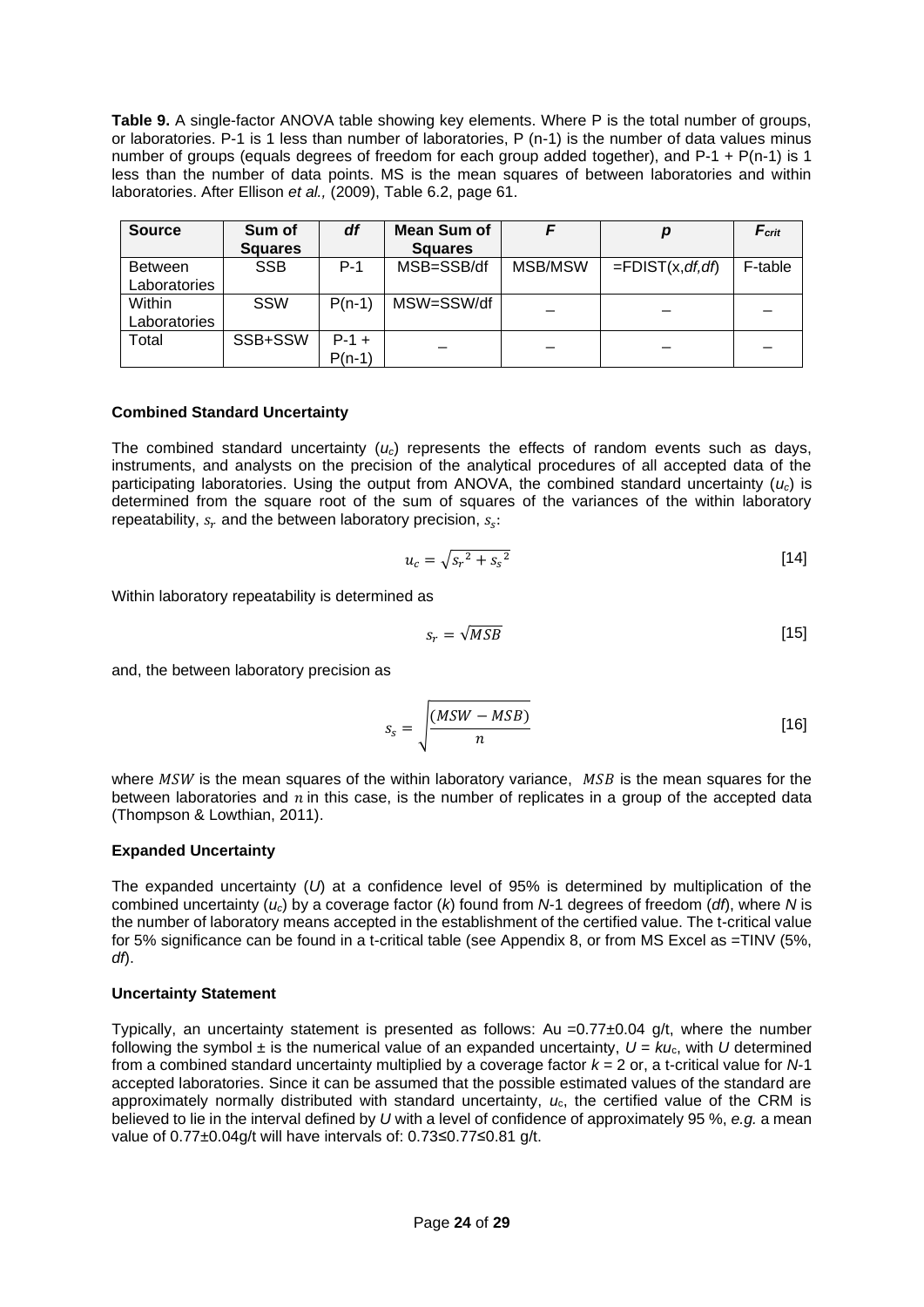#### <span id="page-24-1"></span>**Appendix 2.** Example: Comparison of Mean and Certified Value for Validation of Accuracy

According to ERM (2005); Eurolab (2007); Abzalov (2011) and Carr (2011), the validation of accuracy for a given mean and certified value requires the inclusion of the measurement uncertainty of the CRM in a t-test for statistical significance. The classical Student's t-test as shown in [17], does not consider the measurement uncertainty of the CRM. To compensate for this, Eurolab Technical Report No.1/2007 recommends equation [18] for the validation of CRMs with stated measurement uncertainties.

$$
t_{calc} = \frac{|\bar{x} - \mu|}{\frac{S}{\sqrt{n}}}
$$
 [17]

$$
t_{calc} = \frac{|\bar{x} - \mu|}{\sqrt{(u_{\mu})^2 + \frac{s^2}{n}}}
$$
 [18]

Where,  $t_{calc}$  is the calculated t-statistic,  $\bar{x}$  the mean of *n* replicates with a standard deviation of *s* for a CRM of μ certified value. The standard uncertainty *u* is the stated expanded uncertainty (*U*) of the CRM divided by the coverage factor ( $k$ ) as stated on the certificate of analysis. Note that the  $|\cdot|$  bars indicate that the absolute value between the mean and the certified value is to be used, *i.e.* ignore the sign.

An example in which [18] is used for validation of accuracy is given below.

#### **Example**

A CRM is independently replicated nine times for Al2O<sup>3</sup> concentration by XRF analysis, *i.e.* 9 individual fused glass beads were prepared. The observed mean and standard deviation of the replicate data are shown with the certified value and expanded uncertainty in [Table 10](#page-24-0). In validation of accuracy, the hypothesis question is: Is the difference between the observed mean and the certified value statistically significant at a level of confidence of 95%? Alternatively put, is there sufficient evidence to conclude that the data *i.e.* replicates generated, are inaccurate?

The relevant hypotheses are:

**Null hypothesis:** H<sub>0</sub>: Mean = Certified value of CRM with stated measurement uncertainty. The acceptance of H<sub>0</sub> means that accuracy is demonstrated; *i.e.* insufficient evidence to reject H<sub>0</sub>; **Alternate hypothesis:** H<sub>1</sub>: Mean  $\neq$  Certified value of CRM with stated measurement uncertainty. The acceptance of H<sup>1</sup> means that accuracy is not demonstrated, *i.e.* there is sufficient evidence to accept  $H_1$ ;

<span id="page-24-0"></span>**Table 10.** CRM certified value, quoted expanded uncertainty *U*, the coverage factor for the CRM, *k*=2.25 and mean for *n*=9 replicates and corresponding standard deviation for the replicate data.

| <b>CRM Certified</b><br>Value | <b>Expanded %</b> | Coverage<br>Factor (k) | <b>Mean</b><br>( <i>n</i> =9) | <b>Standard</b><br>Deviation(s) |
|-------------------------------|-------------------|------------------------|-------------------------------|---------------------------------|
| 4.62%                         | 0.08%             | 2.25                   | 4.59%                         | 0.01015                         |

The standard uncertainty (*u*) is found by dividing the expanded uncertainty by the coverage factor:

$$
u = \frac{0.08}{2.25} = 0.0356\,\%
$$

Using the observed mean for the replicate data (*n*=9) obtained for the CRM and substituting into [18]: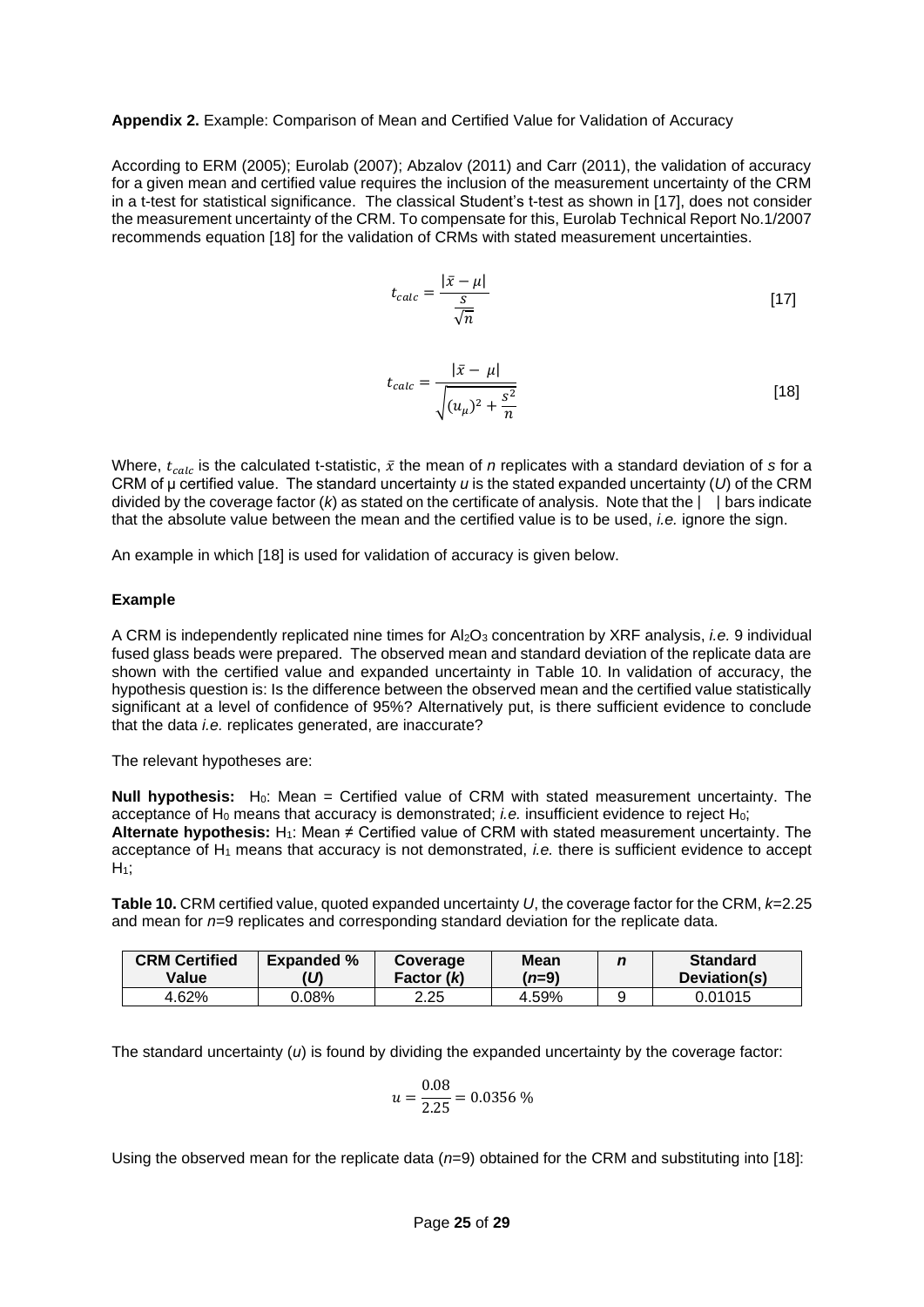$$
t_{calc} = \frac{|\bar{x} - \mu|}{\sqrt{0.0356^2 + \frac{0.01015^2}{9}}} = \frac{|4.59 - 4.62|}{\sqrt{0.00126 + 0.00001145}} = 0.84
$$

Therefore,  $t_{calc}$  = 0.84 and  $t_{crit}$  (5%, 8) = 2.31 (*df* is 8, therefore,  $t_{crit}$  = 2.31, see [Appendix 8,](#page-28-2) page [29\)](#page-28-2) which is >0.84. Similarly, the *p*-value=0.43 which is >0.05. This is strong evidence in favour of accepting the null hypothesis that there is no significant statistical difference between the certified value and the observed mean. Therefore, under the conditions that the uncertainty associated with the certified value is known, the accuracy is validated for the CRM tested. If the null hypothesis is accepted that the mean obtained is not statistically different from the certified value, then the principle of traceability has been conformed to.

#### <span id="page-25-0"></span>**Appendix 3.** Two-standard Deviations

Two-standard deviations are calculated using the expression:

Two standard deviations = 
$$
2(u_c)
$$
 [19]

Where,  $u_c$  is the standard combined uncertainty (equation [14]).

#### <span id="page-25-1"></span>**Appendix 4.** Confidence Interval

Confidence interval is calculated as:

Confidence Interval (CI) = 
$$
\frac{(t_{critical})s}{\sqrt{N}}
$$
 [20]

Where, N is the number of laboratories (accepted laboratory data),  $t_{critical}$  is a two-tailed value for  $N-$ 1 degrees of freedom *(df)* and *s*, is the standard deviation of the accepted laboratory means. A twotailed critical value is found for *N* -1 degrees of freedom from either a *t*-distribution table [\(Appendix 8\)](#page-28-2) or MS Excel as =TINV (5%, df).

#### <span id="page-25-2"></span>**Appendix 5.** Using the CRM in Quality Control

QC chart control limits should not be determined by the certified value and stated measurement uncertainty of the certified reference material used. These parameters although "certified" will never be known; it is only the corresponding statistical estimates, *i.e.* standard deviation and the mean calculated from replicated results that are known and these should be used in quality control charts. However, should the laboratory choose to use the certified value as the mean then the quoted 2s, or *CI* value for the CRM can be used in the quality control chart.

It is recommended that a Shewhart chart be developed for the use if this CRM is to be used as a control sample in laboratory quality control. A Shewhart chart is a plot of sequential assay results obtained from quality control material such as an AMIS CRM. The warning and control limits are based on the standard deviation obtained from the mean of the replicates of a CRM (Ellison, *et al.,* 2009; Thompson, 2010). The procedure in preparing a Shewhart chart is as follows:

- 1. Analyse 10 to15 replicates or more of the AMIS CRM.
- 2. Apply the Grubbs test for outliers.
- 3. Determine the mean of the replicates after application of the Grubbs test.
- 4. Determine the standard deviation, using equation [21], of the replicates following Grubbs test.
- 5. Calculate the standard deviation, *s* from: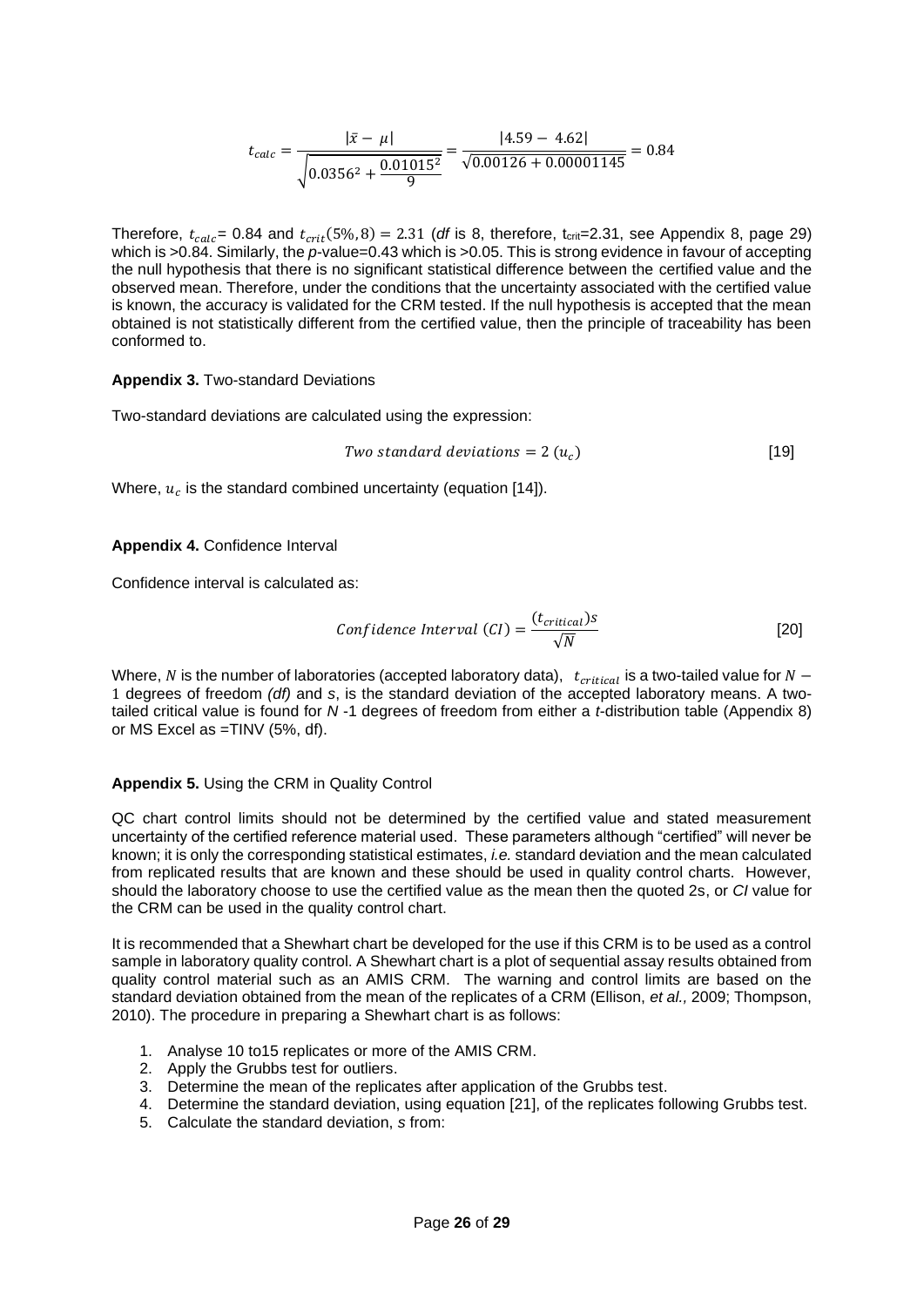$$
s = \sqrt{\frac{\sum (x_i - \bar{x})^2}{n - 1}}
$$
 [21]

where,  $x_i$  is an individual measurement in the data set,  $\bar{x}\;$  is the mean of the data set at n-1 degrees of freedom (*df*) and *n* is the number of replicates. The sample standard deviation can be found using the MS Excel formula "=stdev.s (number1;)".

- 6. Verify accuracy of the mean value using equation [18].
- 7. Once accuracy is verified, calculate ±2s and ±3s, where *s* is the standard deviation calculated from [21].
- 8. Construct the Shewhart control chart around the mean of *n* replicates.
- 9. Use ±2s as the warning limits.
- 10. Use ±3s as the control limits.
- 11. It is recommended that if 2 to 3 points are outside the warning limits analyse another sample and if it is then within warning limits, continue. If it is outside the warning limits, stop and troubleshoot.
- 12. It is recommended that if any point is outside control limits, analyse another portion (sample) of the CRM. If it is within control limits, continue. If it is outside control limits, stop and troubleshoot.
- 13. For reference purposes, the CRM certified value can be plotted on the Shewhart chart alongside the mean value.

On a regular basis the accuracy of the replicates of the CRM should be assessed in terms of the certified value of the CRM using equation [18].

<span id="page-26-0"></span>**Appendix 6.** Conversion to Air-dry Basis (Prepared by Allan Fraser)

Since AMIS certified analyte values are reported on a dry-basis, the user laboratory is required to dry a portion (accurately weigh out 1.0 grams in duplicate) of the CRM material in air at 105°C in a drying oven to constant mass to determine the moisture content. Use a crucible with a flat inner surface with a surface area not smaller than 10 cm<sup>2</sup> with the CRM material spread evenly over same; this represents a 0.1 gram spread per cm<sup>2</sup>. In correcting the certified value for moisture content, a moisture correction factor is calculated:

$$
Moisture\ correction\ factor\ (MCF) = \frac{100 - %Moisture\ at\ 105^{\circ}C}{100}
$$
 [22]

$$
Air dry basis concentration = MCF x certified value on a dry basis
$$
 [23]

#### **Example**

The moisture content determined at 105°C on a CRM is 0.500%. The certified analyte concentration for the CRM is 12.62±0.52% (dry basis). Calculating the moisture correction factor using [22] gives:

$$
Moisture\ correction\ factor = \frac{100 - 0.500}{100} = 0.995
$$

Multiplying the factor of 0.995 by the certified value as stated on the certificate of analysis on a dry basis (as in [23]) gives the analyte concentration on an air-dry basis:

$$
0.995\ x\ 12.62\% = 12.56\%
$$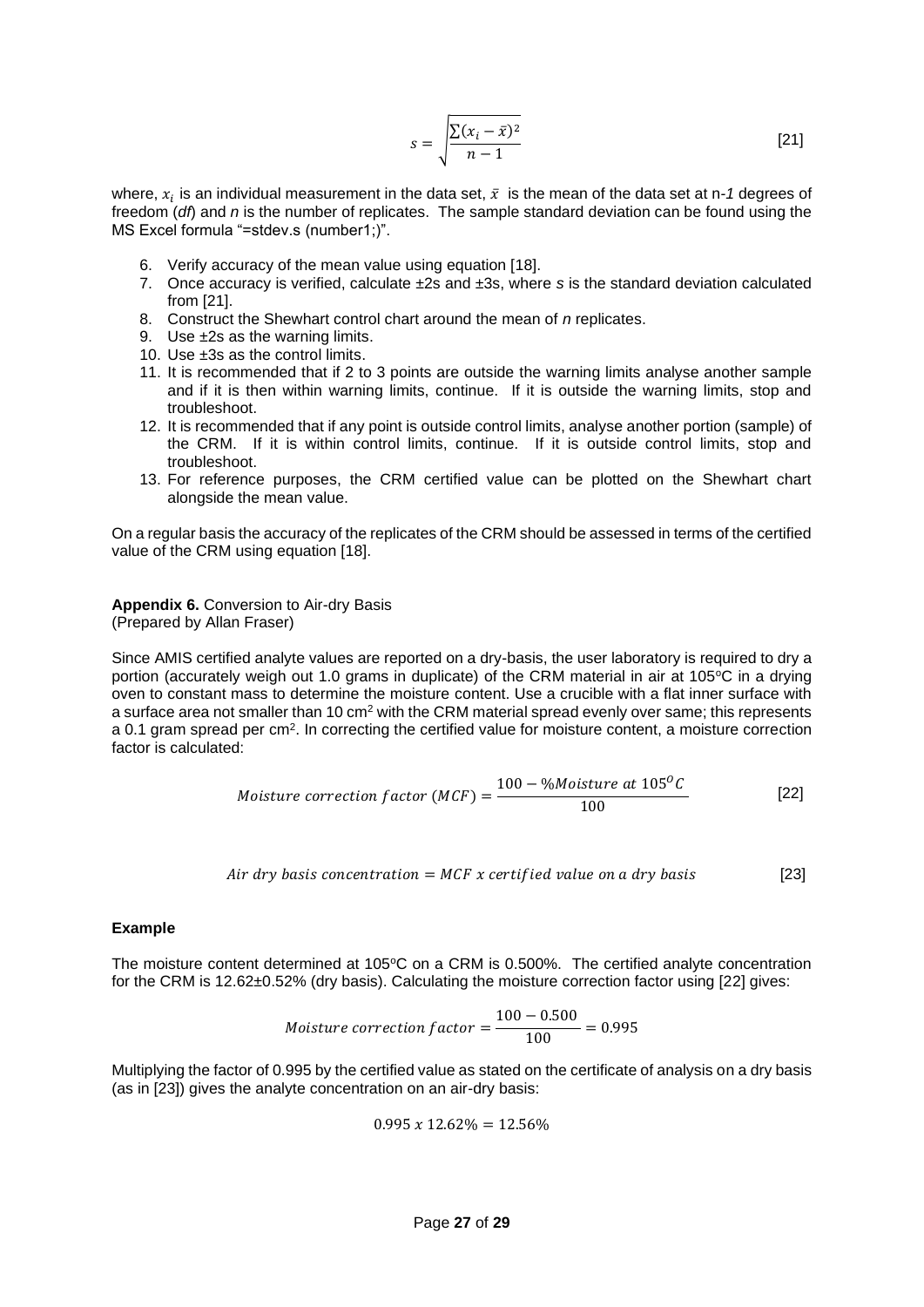The stated measurement uncertainty also needs to be corrected using [22] and [23], *e.g.* 0.995 x 0.52  $= 0.51<sub>(7)</sub>$ , rounded to 0.52%. The air-dry basis concentration *i.e.* 12.56 $\pm$ 0.52% is to be used as the certified value with its corresponding measurement of uncertainty.

<span id="page-27-2"></span>**Appendix 7.** Example of Determination of LOD and LOQ in Fire Assay

The limit of detection (LOD) is the minimum detectable quantity of the analyte of interest (Skoog & West, 1985). To determine the LOD in fire assay by lead collection, the minimum mass that an assay microbalance is capable of weighing (*m* in micrograms, and the original test sample mass, *Massassay* in grams) determines the LOD. The smallest prill mass most assay microbalances can measure is 1μg or 0.001mg. Even with a microscope it may be difficult to locate and pick up a prill weighing ten times that amount (*i.e.* 0.01mg or 10μg) and weigh it. If an analyst can weigh a prill of 1μg then the LOD becomes 1μg. However, the concentration factor would be 50 times for a 50-gram assay sample and therefore the LOD in g/t becomes 1μg divided by the original mass of the sample in grams taken for fire assay [24]. Therefore, the LOD in fire assay is computed as:

$$
LOD = \frac{m(\mu g)}{Mass_{assay}(g)} (g/t)
$$
 [24]

The limit of quantitation (LOQ), is simply the LOD multiplied by 10 (Long & Winefordner, 1983):

$$
LOQ = 10 \cdot \frac{m(\mu g)}{Mass_{assay}(g)} (g/t)
$$
 [25]

Therefore, with a sample mass of 50g taken for fire assay, the limit of detection would be 0.02g/t. *i.e.*  $1\mu$ g = 1g/t, therefore  $1\mu$ g/50g = 0.02g/t. If no prill was found, then the LOD result would be <0.02 g/t or "not detected". Using a larger assay sample mass improves the LOD and LOQ [\(Table 10\)](#page-24-0). [Table 12](#page-27-1) gives a recommended reporting scheme for LOD and LOQ.

<span id="page-27-0"></span>**Table 11.** Mass of assay sample and corresponding limit of detection and limit of quantitation for an assay microbalance capability of smallest prill mass of 1μg or 0.001mg.

| <b>Mass Assay Sample (g)</b> | LOD(q/t) | $LOQ$ (g/t) |
|------------------------------|----------|-------------|
| 30                           | 0.03     | 0.3         |
| 50                           | ስ ሰን     |             |
| חחו                          | በ በ1     |             |

<span id="page-27-1"></span>**Table 12.** Recommended reporting scheme for LOD and LOQ in fire assay.

| Data  | <b>Report as</b>    |
|-------|---------------------|
| חח ו۔ | Not detected        |
| <1 OQ | Detected            |
|       | Report assay result |